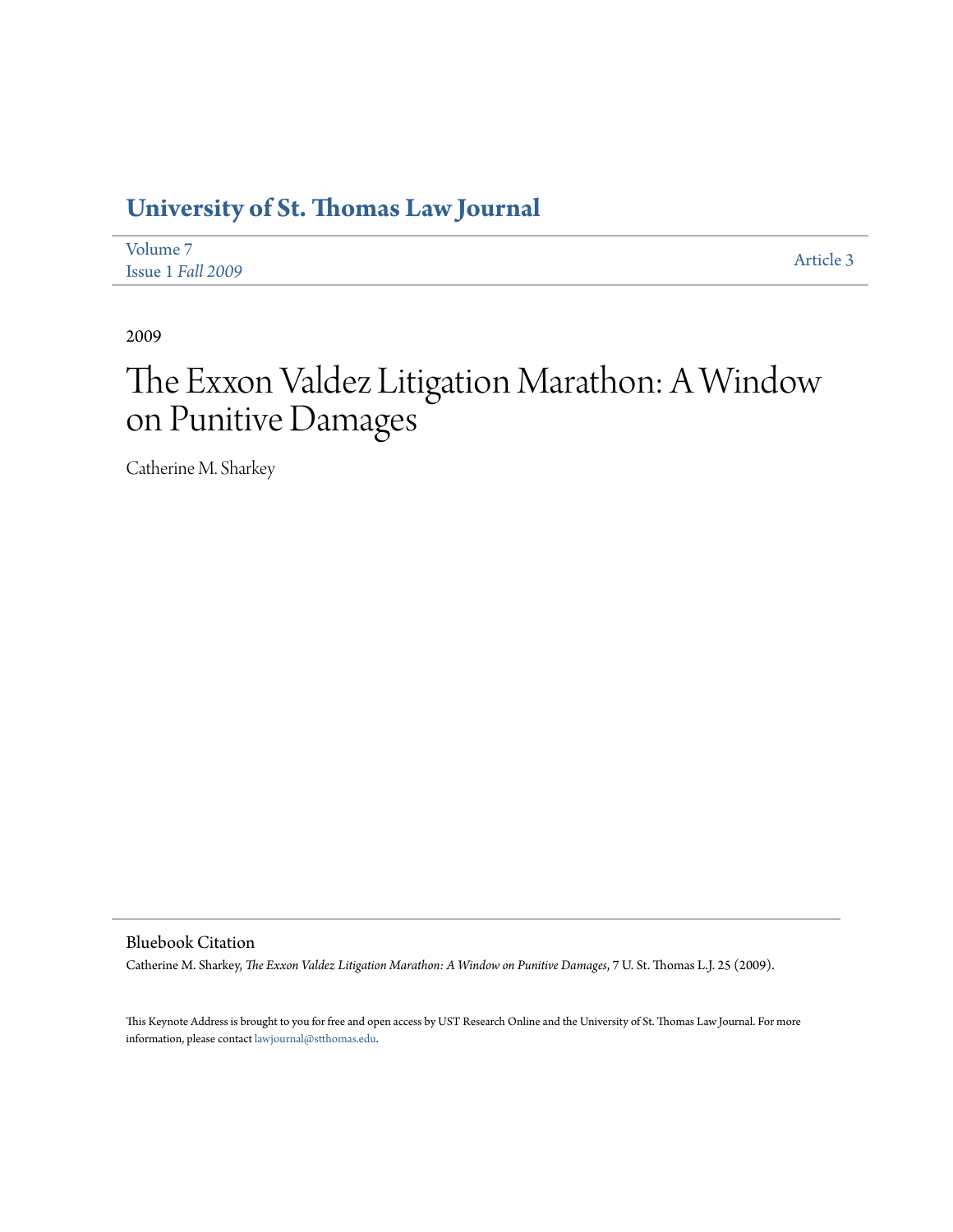### **ARTICLE**

## **THE <sup>E</sup>XXON VALDEZ LITIGATION MARATHON: A WINDOW ON PUNITIVE DAMAGES**

CATHERINE M. SHARKEY\*

| I. U.S. SUPREME COURT RESPONSE TO OUTLIER PUNITIVE |    |
|----------------------------------------------------|----|
|                                                    | 27 |
| A. Constitutional Excessiveness Review             | 27 |
| B. Common Law Excessiveness Review                 | 31 |
| II. PUNITIVE DAMAGES AS A COMMON LAW REMEDY        | 35 |
| A. Background: "Audible Criticisms"                | 35 |
|                                                    | 38 |
|                                                    | 42 |
|                                                    | 44 |
|                                                    | 44 |
| B. Punitive Damages and Class Actions              | 46 |
| C. Federalization of Punitive Damages              | 51 |
|                                                    | 53 |
|                                                    |    |

The *Exxon Valdez* litigation marathon—a protracted, two-decade-long battle over the propriety and constitutionality of the jury's \$5 billion punitive damages award—provides a window into the past, present, and future of punitive damages. *Exxon Shipping Co. v. Baker*<sup>1</sup> provides an apt vantage point from which to analyze the U.S. Supreme Court's intervention in response to outlier punitive damages awards. The litigation spans the period of the U.S. Supreme Court's interventionist course to reverse punitive damages judgments in lower state and federal courts, from the trio

Professor of Law, New York University School of Law. This article is a substantially expanded version of the keynote address I delivered for the "*Exxon Valdez* Revisited: Rights and Remedies" symposium at the University of St. Thomas School of Law on October 1, 2009. I am grateful to Michael Allen, Thomas Colby, Jeffrey Fisher, Samuel Issacharoff, Richard Nagareda, and Robert Rabin for their thoughtful comments. Michael Schachter provided excellent research assistance.

<sup>1. 128</sup> S. Ct. 2605 (2008).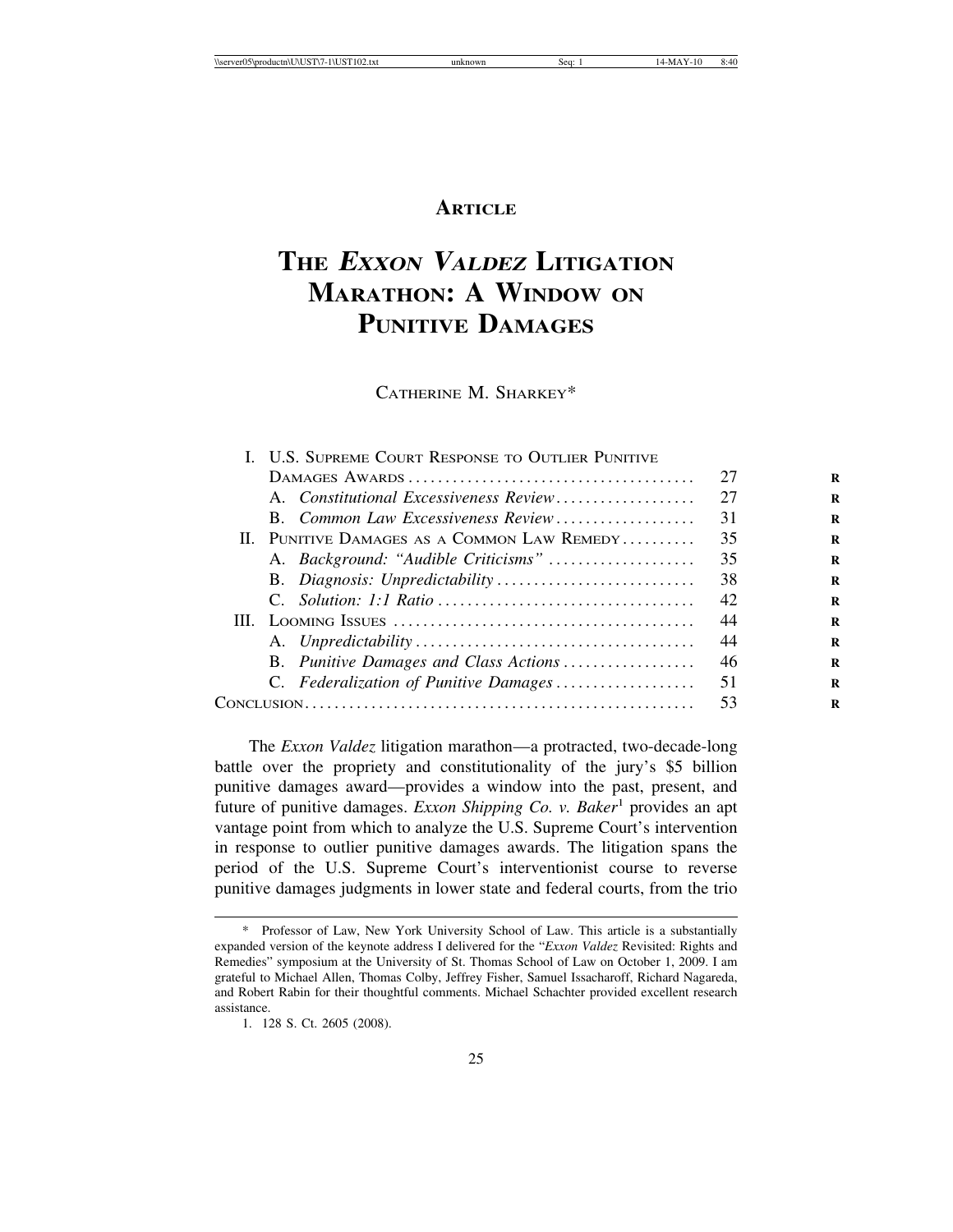of constitutional due process cases (*BMW v. Gore*, <sup>2</sup> *State Farm v.* Campbell,<sup>3</sup> and *Philip Morris USA v. Williams<sup>4</sup>*), to the shift in gears to federal admiralty for final resolution in *Exxon Shipping*.

*Exxon Shipping* also provides a lens through which to examine the common law remedy of punitive damages. The Court is looking for a coherent national solution to what it sees as the punitive damages problem. There is the risk of outlier judgments given the soft standards of jury determinations. Unstated but assumed is that the prospect of punitive damages may coerce settlements or overdeter in ways that we cannot effectively measure empirically. There is also the havoc wreaked by punitive damages on international enforceability of judgments, way beyond the amount and frequency of actual punitive damages.

The Court's aim is an admirable one: to bring predictability to punitive damages. The Court saw the case as an opportunity to address what it perceives as the major problem with punitive damages cases: that similar conduct between cases does not at all necessarily translate into comparable damages awards. But the Court's single-minded focus on unpredictability almost inexorably drives it to embrace and reinforce an exclusively retributive rationale for punitive damages. The Court invokes the analogy of the sentencing guidelines as a model for achieving greater predictability; once enamored with this model, the linkage between the guidelines and criminal retribution spills over to punitive damages as civil retribution. Sitting as a common law court of last resort—as opposed to its review posture in the due process trilogy cases, where it was guided and constrained by constitutional considerations—the Court is up front about its preoccupation with the negative side effects of the punitive damages remedy, without much focus on identifying its curative aspirations.

Finally, *Exxon Shipping* provides an opportunity to hypothesize about the future of punitive damages doctrine and policy. Three issues loom large. First, the Court's fixation on unpredictability can be linked with a broader trend in the Court's jurisprudence of circumscribing the role of the civil jury in the name of certainty, predictability, and efficiency. More specifically, the Court's concerns about the indeterminate and unmoored nature of the jury's determination of punitive damages would seem to apply full stop to the jury's determination of noneconomic, pain-and-suffering damages.

Second, the Court had before it a case in a unique procedural posture: the plaintiffs were part of a "limited fund," mandatory, non-opt out class action for resolution of punitive damages only. Because that element of the case was not appealed to the Court, the Court left for another day resolution

<sup>2. 517</sup> U.S. 559 (1996).

<sup>3. 538</sup> U.S. 408 (2003).

<sup>4. 549</sup> U.S. 346 (2007).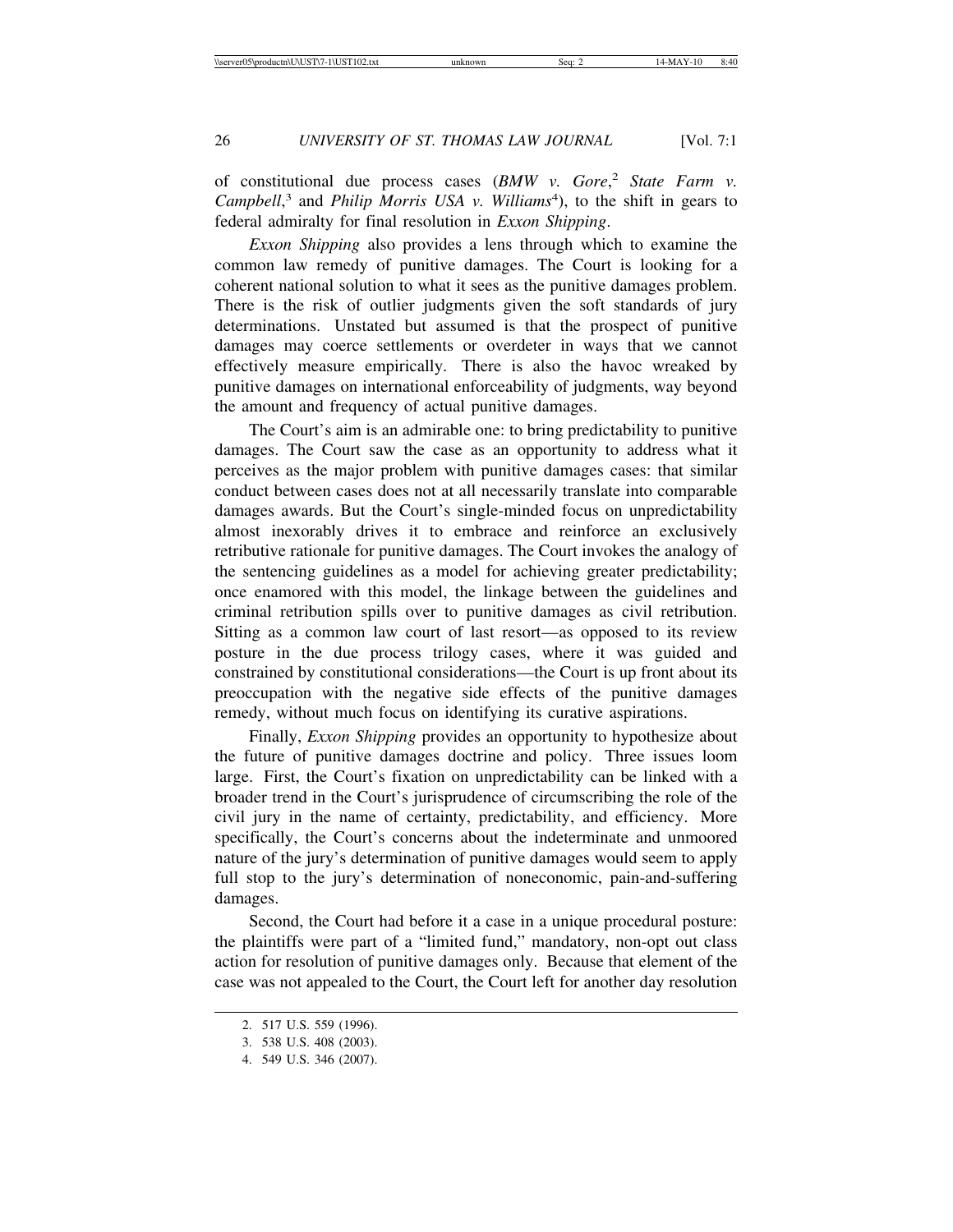of the classwide determination of punitive damages. Here, cross-currents of U.S. Supreme Court jurisprudence point in opposite directions. On the one hand, the punitive damages class provides protection for the defendant against "overkill"—or being subjected to multiple punitive damages judgments in successive cases for the same course of misconduct. On the other hand, the Court has sharply limited the scope of the mandatory, nonopt out class action and likewise has relentlessly pushed an individualoriented conception of punitive damages. Here, there is an unresolved tension between a viable public-policy solution to the multiple punitive damages problem and the Court's constitutional jurisprudence.

Third, the Court's quest for a national solution to the punitive damages problem and its equation of punitive damages and criminal fines presage impending federalism battles. By elevating a single punitive damages goal—that of retributive punishment—the Court sets the stage for a clash between state courts and legislatures that might be inspired to define their legitimate state interests in punitive damages differently.

#### I. U.S. SUPREME COURT RESPONSE TO OUTLIER PUNITIVE DAMAGES AWARDS

#### *A. Constitutional Excessiveness Review*

Over the past fifteen years, the U.S. Supreme Court has erected an edifice of federal constitutional due process review of punitive damages, characterized disparagingly by Justice Ruth Bader Ginsburg as "recent forays into the domain of state tort law under the banner of substantive due process."<sup>5</sup> The Court's constitutional excessiveness trio—*BMW v. Gore*, *State Farm v. Campbell*, and *Philip Morris USA v. Williams*—set forth constitutional due process standards that every punitive damages award must withstand. The Court provided three "guideposts" to direct state and federal court review of punitive damages awards: the reprehensibility of defendant's conduct; the ratio of punitive damages to compensatory damages (where compensatory damages serve as a proxy of the harm inflicted by the defendant); and comparable civil and criminal statutory penalties.<sup>6</sup>

Notwithstanding the Court's oft-repeated statement that the reprehensibility guidepost is the most significant, $7$  the ratio factor has ascended the

<sup>5.</sup> *Exxon Shipping*, 128 S. Ct. at 2639 (Ginsburg, J., dissenting).

<sup>6.</sup> *Gore*, 517 U.S. at 574–85; *Campbell*, 538 U.S. at 419–28; *Williams*, 549 U.S. at 353.

<sup>7.</sup> *See Gore*, 517 U.S. at 575 ("[T]he most important indicium of the reasonableness of a punitive damages award is the degree of reprehensibility of the defendant's conduct."); *Campbell*, 538 U.S. at 419. Reprehensibility—more so than the other factors—is very much in the eye of the beholder. Consider, for example, the range of views with respect to the reprehensibility of Exxon's conduct in *Exxon Shipping*. *Compare, e.g.*, *Exxon Shipping*, 128 S. Ct. at 2631 n.23 ("We thus treat this case categorically as one of recklessness, for that was the jury's finding."), *with, e.g.*, *id.* at 2640 (Breyer, J., concurring in part and dissenting in part) ("[T]his was no mine-run case of reckless behavior. The jury could reasonably have believed that Exxon knowingly allowed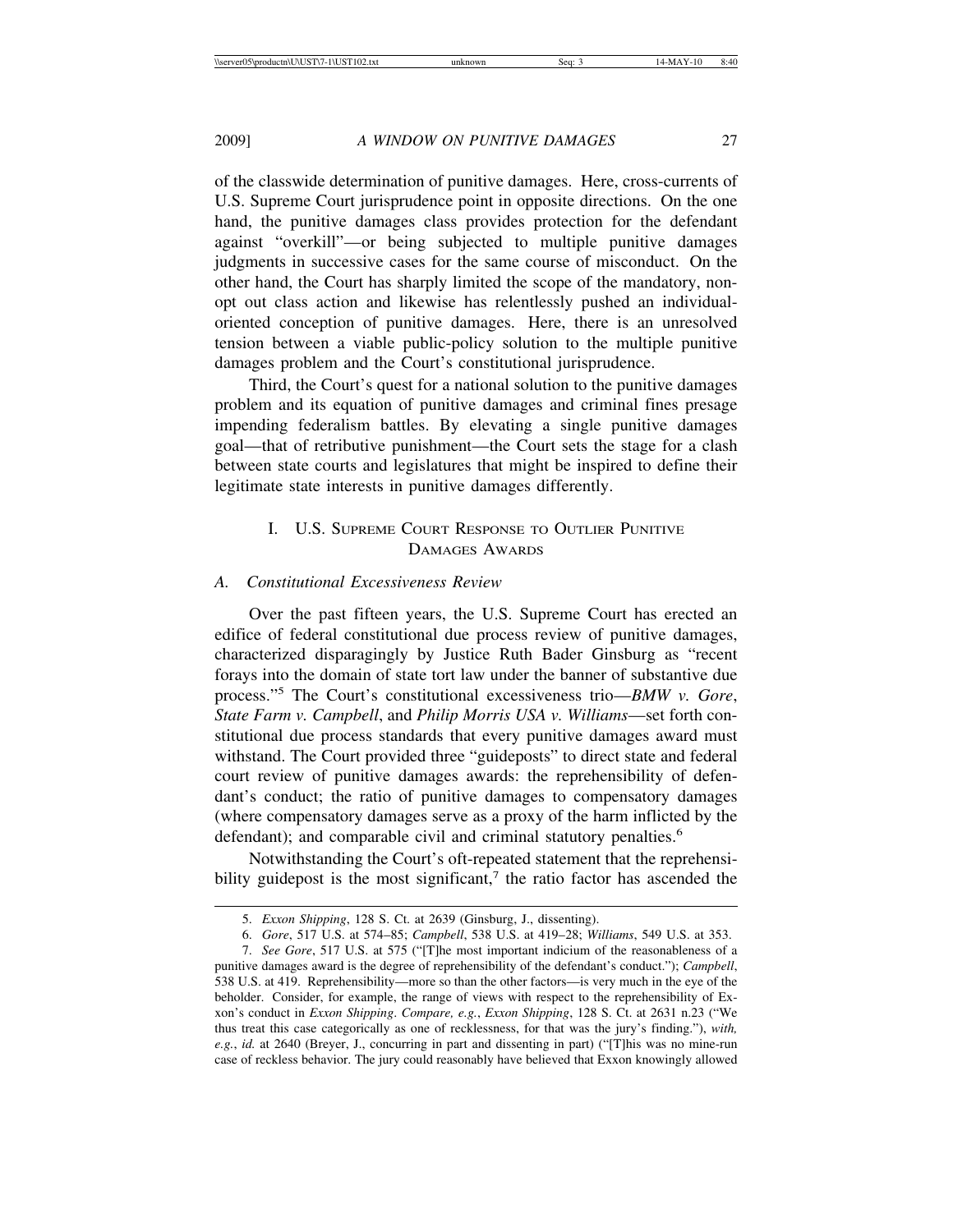priority scale because it provides the most definitive guidance to lower courts.<sup>8</sup> Lower courts take comfort in the prospect of a safe harbor provided by single-digit ratios, stemming from the Court's proclamation that "few awards exceeding a single-digit ratio between punitive and compensatory damages, to a significant degree, will satisfy due process."<sup>9</sup> The Court has hemmed and hawed a bit. In *BMW v. Gore*, the Court suggested ratios in the 3:1 or 4:1 range as reasonable.10 The Court reiterated the single-digit multiplier preference in *State Farm v. Campbell*, where it in fact emphasized that, where compensatory damages are "substantial," a ratio on the order of 1:1 would seem justified.11 All the while, the Court has protested (too much, perhaps) that it is not establishing anything akin to a "simple mathematical formula,"12 even as it has prodded lower courts in the direction of single-digit ratios.

The Court itself has fueled this heightened attention to ratios. According to the majority in *Exxon Shipping*, "The potential relevance of the ratio between compensatory and punitive damages is *indisputable*, being a central feature in our due process analysis."<sup>13</sup> The tautology certainly holds: since the U.S. Supreme Court announced the ratio guidepost as part of its constitutional review edifice in 1996 in *BMW v. Gore*, it has repeated it thereafter in each of its constitutional due process punitive damages cases.<sup>14</sup> But repeated invocation of the ratio guidepost is not tantamount to an analytic justification. To my mind, the ratio guidepost—though undoubtedly providing a definitive metric by which to judge the size of punitive damages awards—is theoretically bankrupt.<sup>15</sup> The Court has never even tried to

9. *Campbell*, 538 U.S. at 425.

10. *Gore*, 517 U.S. at 580–81.

11. *Campbell*, 538 U.S. at 425 ("When compensatory damages are substantial, then a lesser ratio, perhaps only equal to compensatory damages, can reach the outermost limit of the due process guarantee.").

12. *Id.* at 424–25; *Gore*, 517 U.S. at 582.

13. *Exxon Shipping*, 128 S. Ct. at 2629 (emphasis added).

14. *See, e.g.*, *Campbell*, 538 U.S. at 424–28; Philip Morris USA v. Williams, 549 U.S. 346, 353 (2007).

15. Cass Sunstein and collaborators have labeled the ratio test "a crude test, because on no theory of punitive awards is that ratio a good way to test the validity of the punitive award." Cass R. Sunstein, Daniel Kahneman & David Schkade, *Assessing Punitive Damages (with Notes on Cognition and Valuation in Law)*, 107 YALE L.J. 2071, 2118 (1998); *see also* Keith N. Hylton, *Punitive Damages and the Economic Theory of Penalties*, 87 GEO. L.J. 421, 454 (1998) (arguing that the "presumption that the punitive award must stand in some reasonable numerical ratio to the compensatory award . . . has been harmful"). *But see* Thomas B. Colby, *Beyond the Multiple Punishment Problem: Punitive Damages as Punishment for Individual, Private Wrongs*, 87 MINN. L. REV. 583, 606–08 (2003) (arguing that if the goal is to allow the victim to punish the defendant

a relapsed alcoholic repeatedly to pilot a vessel filled with millions of gallons of oil through waters that provided the livelihood for the many plaintiffs in this case.").

<sup>8.</sup> *See* Samuel Issacharoff & Catherine M. Sharkey, *Backdoor Federalization*, 53 UCLA L. REV. 1353, 1420–28 (2006) (explaining that the Court was "building an increasingly elaborate constitutional edifice around state-law awards of punitive damages," and that while the Court cautiously refused "to establish a 'bright-line' test for the ratio between punitive and compensatory damages, many state courts now seem to apply a de facto constitutional cap").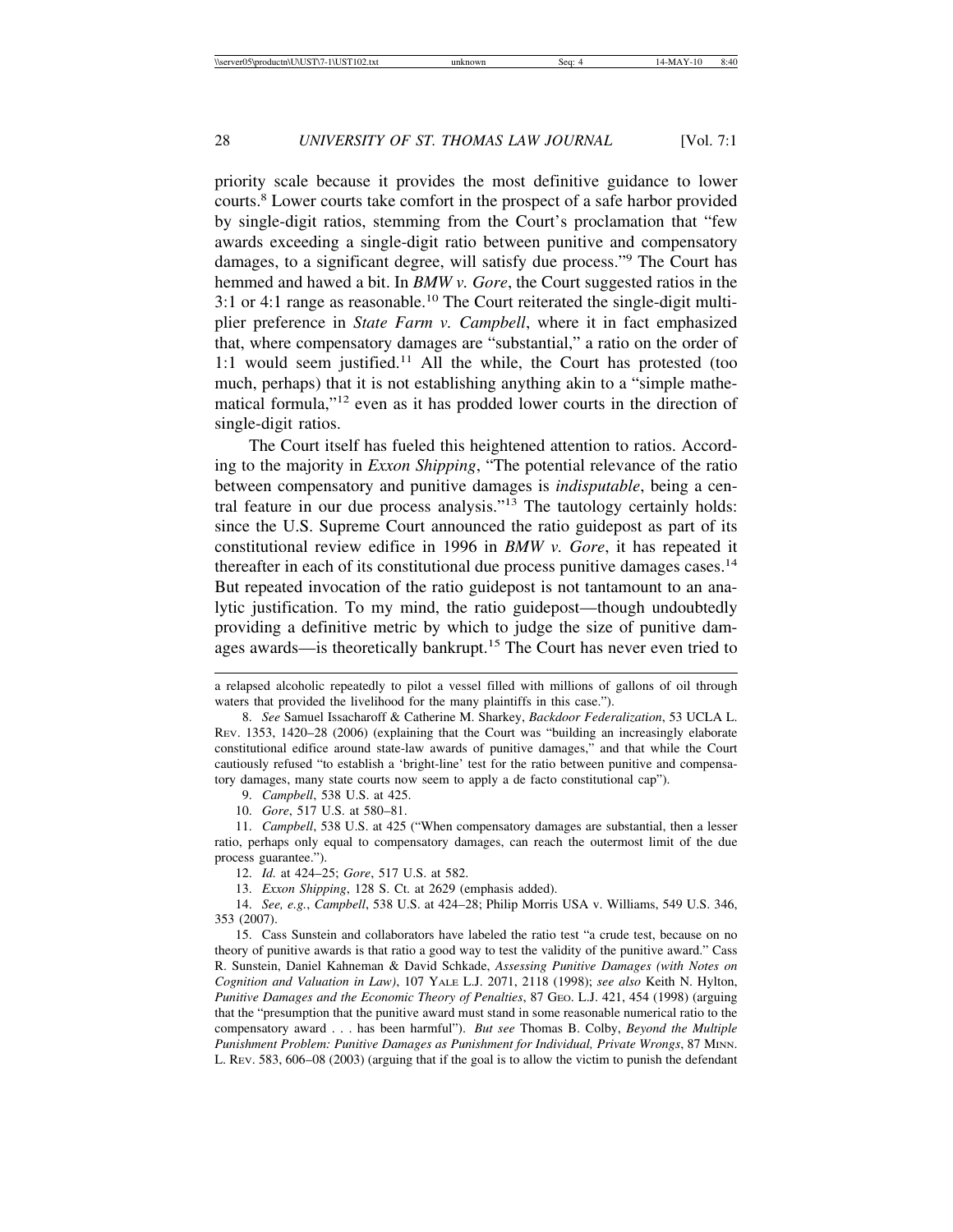relate the ratio factor to any underlying justification for punitive damages, be it retributive punishment or economic deterrence. With respect to the punishment goal, the absence of a correlation between the mens rea or culpable state of mind of the wrongdoer and measure of the actual harm inflicted should surprise no one.<sup>16</sup> If, instead, the law-and-economics deterrence mantle is taken up, the relevant relationship between punitive and compensatory damages focuses on the likelihood of detection, *not* the relative size of the compensatory damages. To the economist, the punitive damages "multiplier" should be the inverse of the probability of detection. In other words, if a wrongdoer's activities would likely escape detection half of the time, compensatory damages alone would not sufficiently deter the actor's wrongdoing, and a multiplier of 2 (the inverse of  $\frac{1}{2}$ ) would have to be applied.17 The ratio guidepost then would seem to distinguish itself as having attained supreme relevance in the constitutional due process review scheme, notwithstanding its complete lack of justifiability.

The ratio factor, moreover, may simply deflect attention from the fact that the constitutional edifice is, in effect, a house of cards. The U.S. Supreme Court's "recent forays into the domain of state tort law under the banner of substantive due process" have been subject to withering attack, not only from within the Court, but also from without, by the academy.<sup>18</sup>

for having inflicted a personal insult, then it makes sense to calibrate the size of the punishment to the extent of the insult, which is measured, roughly, by the amount of compensatory damages).

<sup>16.</sup> *See, e.g.*, Carol Steiker, *No, Capital Punishment is Not Morally Required: Deterrence, Deontology, and the Death Penalty*, 58 STAN. L. REV. 751, 781 (2005) ("The culpability of the individual agent bringing about the harm bears no essential relationship to the harm itself . . . .").

<sup>17.</sup> *See* Robert Cooter, *Punitive Damages for Deterrence: When and How Much?*, 40 ALA. L. REV. 1143, 1148 (1989) ("In general, the punitive multiple should equal the reciprocal of the enforcement error for the sake of deterrence, which I call the 'rule of the reciprocal.'"); A. Mitchell Polinsky & Steven Shavell, *Punitive Damages: An Economic Analysis*, 111 HARV. L. REV. 869, 874 (1998) (suggesting that a "punitive damages multiplier" formula should be used to calculate punitive damages, where total damages are found by multiplying the amount lost in a particular case by the inverse of the probability that the injurer will be found liable); Joni Hersch  $\&$  W. Kip Viscusi, *Punitive Damages by Numbers:* Exxon Shipping Co. v. Baker, S. CT. ECON. REV. (forthcoming 2010), *available at* http://ssrn.com/abstract=1327045 ("The efficient level of total damages from the standpoint of the economic theory of deterrence is the economic value of the harm divided by the probability of detection."); *see also* Catherine M. Sharkey, *Punitive Damages as Societal Damages*, 113 YALE L.J. 347, 367–70 (2003) (describing limitations of the "punitive damages multiplier," including the fact that it fails to take into account instances where there is more "diffuse" societal harm).

<sup>18.</sup> *See, e.g.*, *Williams*, 549 U.S. at 361 (Thomas, J., dissenting) ("It matters not that the Court styles today's holding as 'procedural' because the 'procedural' rule is simply a confusing implementation of the substantive due process regime this Court has created for punitive damages

<sup>. . . .</sup> Today's opinion proves once again that this Court's punitive damages jurisprudence is 'insusceptible of principled application.'"); *Campbell*, 538 U.S. at 429 (Scalia, J., dissenting) ("I adhere to the view expressed in my dissenting opinion in [*BMW v. Gore*] that the Due Process Clause provides no substantive protections against 'excessive' or 'unreasonable' awards of punitive damages."); *see also* Michael P. Allen, *The Supreme Court, Punitive Damages and State Sovereignty*, 13 GEO. MASON L. REV. 1, 10 (2004) (explaining that in the last fifteen years, the Court "has shown that it will aggressively police punitive damage awards, principally through the rubric of the Due Process Clause," and arguing that "more confusion than clarity has flowed from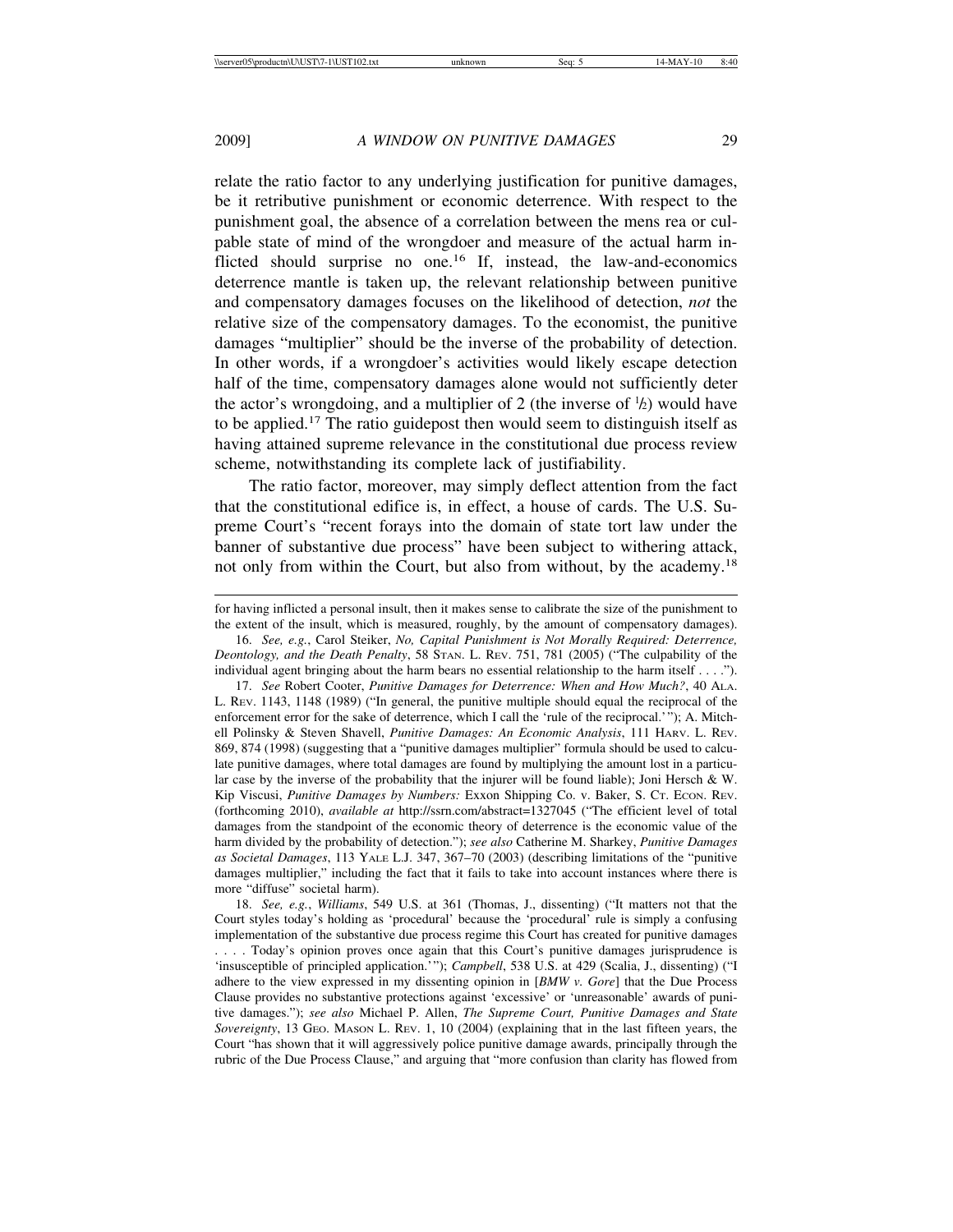Given the blistering critiques, it is worth considering alternative justifications for the Court's intervention in the domain of state tort law. One of the "roads not taken" is the Eighth Amendment's Excessive Fines Clause. Given the Court's increasing insistence that punitive damages function akin to criminal fines and penalties—and indeed are based upon the same individual retributive punishment rationale—the Eighth Amendment's proportionality limit on criminal fines might seem a natural fit. The Court, however, resisted its applicability in *Browning-Ferris Industries v. Kelco Disposal, Inc.*, drawing a sharp divide between civil suits between private individuals and criminal suits prosecuted by the state.19 In a footnote in the opinion, the Court emphasized that the fact that the proceeds of civil judgments do not revert to the state was germane to its distinction<sup>20</sup>—raising the intriguing possibility that split-recovery schemes, whereby a portion of the punitive damages award is given over to the state or a state-operated fund, might require reexamination of the issue. $21$ 

My own preferred "road not taken" by the Court is intervention justified by extraterritoriality concerns: namely that a state is regulating beyond its borders, exporting the costs of its punitive damages regulation onto other states, thereby infringing upon those states' legitimate interests.<sup>22</sup> This federalism-based justification not only has reared its head in the Court's due process trio, but it has done so steadfastly, even where its applicability to the case at hand was questionable, at best. *BMW v. Gore* squarely fit the paradigm; in that case, the Court was motivated to intervene, at least in part, to forestall Alabama's imposition of its regulatory policy upon other states,

19. Browning-Ferris Industries of Vermont, Inc. v. Kelco Disposal, Inc., 492 U.S. 257, 263–64 (1989) ("[The Eighth Amendment] does not constrain an award of money damages in a civil suit when the government neither has prosecuted the action nor has any right to receive a share of the damages awarded.").

20. *Id.* at 276 n.21 (leaving open the issue whether a government's recovery of punitive damages in a civil action would implicate the Eighth Amendment's Excessive Fines Clause).

21. *See* Sharkey, *supra* note 17, at 434–35 (suggesting factors relevant to an Excessive Fines Clause analysis include whether the money reverts to the general state treasury (as opposed to a court-administered fund) and what role the state plays in the litigation (e.g., whether it can intervene in the proceedings at any stage)); *see also* Engquist v. Oregon Dept. of Agriculture, 478 F.3d 985, 1005–07 (9th Cir. 2007) (holding that the Eighth Amendment's Excessive Fines Clause did not apply to Oregon's split-recovery statute because it only "applies to government acts that are intended to punish, and the split-remedy scheme is not intended to punish").

22. *See* Issacharoff & Sharkey, *supra* note 8, at 1420–28 (explaining that the "extraterritorial effect of punitive damages awards" is at the heart of the "Supreme Court's federalization of the law of punitive damages").

the Court's jurisprudence"); Michael L. Rustad, *Happy No More: Federalism Derailed by the Court that Would Be King of Punitive Damages*, 64 MD. L. REV. 461, 467–68 (2005) ("[T]he Court should take the next exit off the substantive due process highway and leave tort reform to the states."); Tracy A. Thomas, *Proportionality and the Supreme Court's Jurisprudence of Remedies*, 59 HASTINGS L.J. 73, 76 (2007) (analyzing the use of measurement in the Court's jurisprudence on punitive damages, concluding that this "remedial proportionality" is a form of "judicial activism," and arguing for "a return to the traditional judicial review of remedies deferring to the initial fact finders in each case").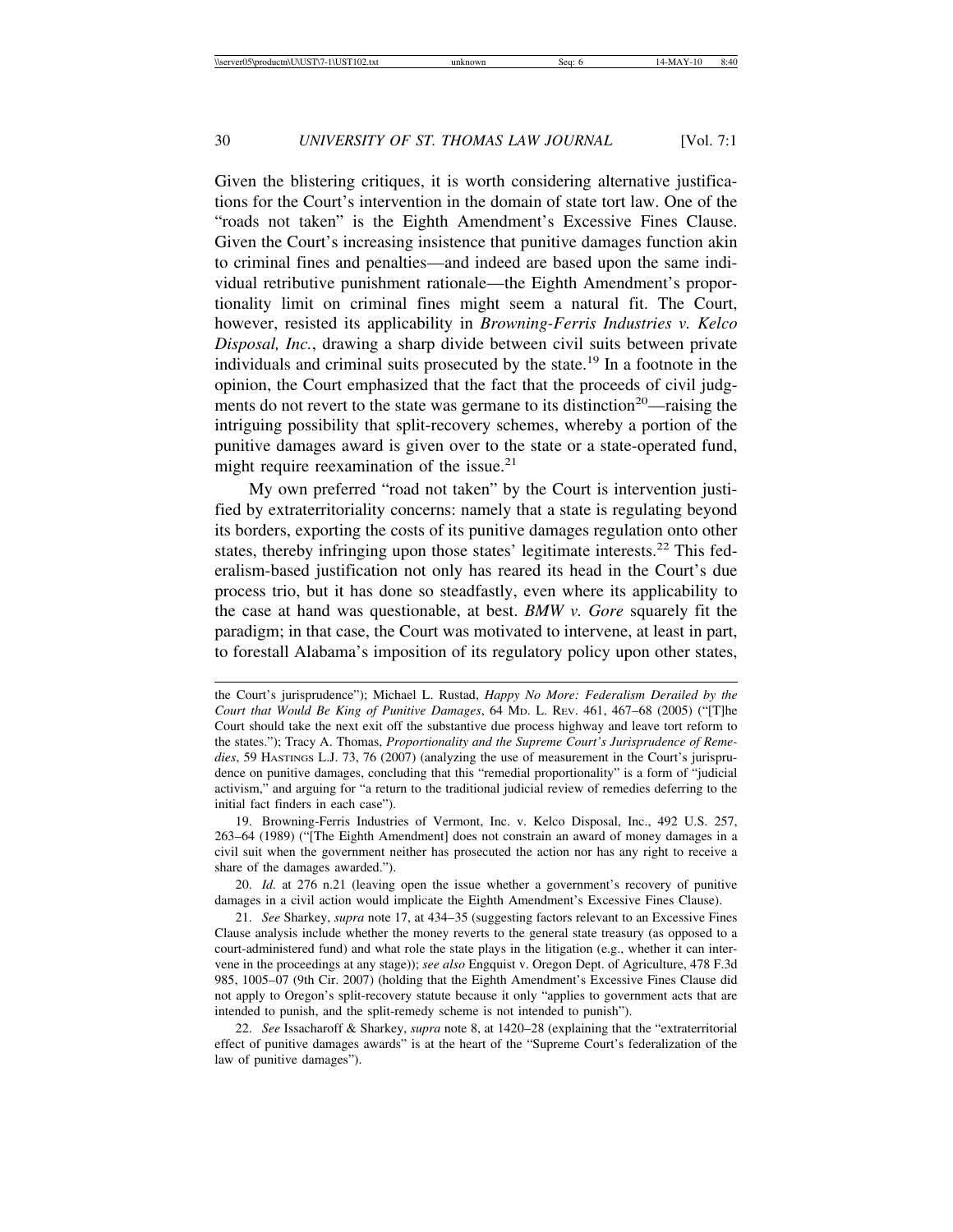or the nation as a whole. The Court invoked interests in "state sovereignty" and "comity"<sup>23</sup>—a fledgling attempt to articulate a federalism-based ground for intervention. This jurisprudential line was picked up again in *State Farm v. Campbell*, where, once again, the Court seemed prone to restrain Utah from instigating national regulatory policy, regardless of whether the alleged wrongdoing on the part of the defendant insurance company was illegal throughout the nation.<sup>24</sup> Finally, the Court invoked this federalismbased rationale in *Philip Morris USA v. Williams*, a case that, on its face, would seem to have little to do with cost exportation, given that it involved a single plaintiff smoker and the evidence introduced was limited to other smokers within the state.<sup>25</sup> It is a testament to the significance of the federalism rationale that it nonetheless rears its head in this case.<sup>26</sup> The Court has taken a preliminary stab at articulating a federalism-based extraterritoriality rationale, but none of its cases has rested squarely on this justification for intervention. Given the Court's signaling of a move away from the substantive-due-process justification towards procedural due process, $27$  the federalism-based justification might shoulder a more significant burden in future cases.28

#### *B. Common Law Excessiveness Review*

*Exxon Shipping* represents a sharp break in the Court's punitive damages due process trajectory. The Court takes up the case under federal admiralty jurisdiction, declining to pursue constitutional due process review. An

25. Philip Morris USA v. Williams, 549 U.S. 346, 349–51 (2007); *id.* at 359 (Stevens, J., dissenting) (explaining that "evidence attesting to the possible harm the defendant's extensive deceitful conduct caused other Oregonians was properly presented to the jury").

26. *Id.* at 352–53 (stating that where the amounts of punitive damages are "sufficiently large," a state's punitive damages system "may impose one State's (or one jury's) 'policy choice,' say as to the conditions under which (or even whether) certain products can be sold, upon 'neighboring States' with different public policies").

27. *See* Catherine M. Sharkey, *Federal Incursions and State Defiance: Punitive Damages in the Wake of* Philip Morris v. Williams, 46 WILLAMETTE L. REV. 449, 454–55 (2010).

28. Further development of this federalism-based justification for the Court's intervention would have to contend with the Court's concerns (articulated most vociferously by Justice David Souter) about judicial enforcement of federalism. *See, e.g.*, U.S. v. Morrison, 529 U.S. 598, 649–50 (2000) (Souter, J., dissenting) (arguing that federalism concerns arising out of the Commerce Clause should be left to Congress); Alden v. Maine, 527 U.S. 706, 761 (1999) (Souter, J., dissenting) (criticizing the Court's understanding of federalism for ignoring the "accepted authority of Congress to bind states under the [Fair Labor Standards Act] and to provide for enforcement of federal rights in state court"); *see also* Brian Galle & Mark Seidenfeld, *Administrative Law's Federalism: Preemption, Delegation, and Agencies at the Edge of Federal Power*, 57 DUKE L.J. 1933, 1941–48 (2008) (describing federalism and the "realist balancing that underlies its modern judicial enforcement").

<sup>23.</sup> *Gore*, 517 U.S. at 580–81.

<sup>24.</sup> State Farm v. Campbell, 538 U.S. 408, 419–22 (2003) (finding that a state does not "have a legitimate concern in imposing punitive damages to punish a defendant for unlawful acts committed outside of the State's jurisdiction," and that a "basic principle of federalism is that each State may make its own reasoned judgment about what conduct is permitted or proscribed within its borders").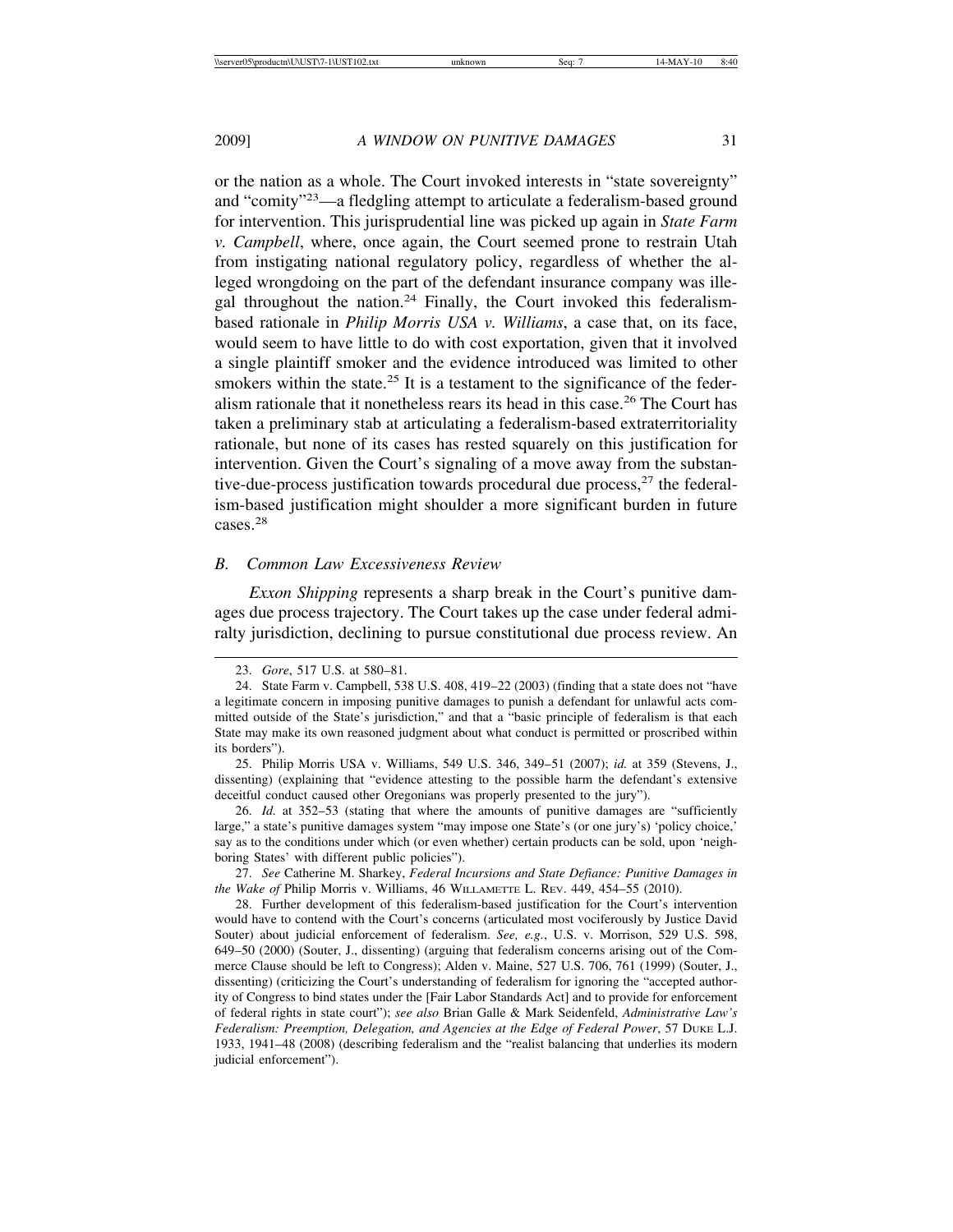immediate effect of this choice is that it allowed Justices Antonin Scalia and Clarence Thomas—repeat dissenters in the constitutional due process cases, on the ground that they do not believe that substantive due process in any way restrains common law punitive damages<sup>29</sup>—to advocate for the restraint of outlier punitive damages judgments. But the switch to federal admiralty has broader ramifications. As the Court emphasized, "We are acting here in the position of a common law court of last review, faced with a perceived defect in a common law remedy."30 In this procedural posture, the Court could address head-on the common law standard of excessiveness as well as the desirability of regulating punitive damages as a common law remedy. Defensively, the Court concedes that "[s]ome will murmur that this smacks too much of policy and too little of principle."<sup>31</sup> But, for a "common law court of last review," policy-inflected analysis is par for the course.

In narrow doctrinal terms, the Court chooses an "admiralty-law ratio" for punitive damages, setting the default at a 1:1 ratio.<sup>32</sup> But, of much

30. Exxon Shipping Co. v. Baker, 128 S. Ct. 2605, 2629 (2008).

31. *Id.*

32. *Id.* at 2630, 2633. Several federal and state courts have signaled a desire to limit the Court's 1:1 ratio to the realm of federal admiralty and have refused to impose a 1:1 ratio as a matter of constitutional due process. *See, e.g.*, Southern Union Co. v. Irvin, 563 F.3d 788, 791 n.1 (9th Cir. 2009) (upholding a 3:1 punitive-compensatory ratio while "noting . . . that when the Supreme Court selected a ratio for federal maritime law purposes, rather than constitutional purposes, it saw a ratio of one to one as the 'fair upper limit'"); Grosch v. Tunica County Miss., 2009 WL 161856, at \*16 (N.D. Miss. Apr. 1, 2009) (rejecting claim that 6:1 ratio was excessive under *Exxon Shipping*, concluding that "the holding in *Exxon* was confined to cases arising under federal admiralty law and has no application to the case at hand"); Merrick v. Paul Revere Life Ins. Co., 594 F. Supp. 2d 1168, 1192 (D. Nev. 2008) (upholding an 8:1 ratio, "reject[ing] the notion that the Nevada Supreme Court would adopt as a rule of decision the maritime law 1:1 ratio recently announced by the Supreme Court in [*Exxon Shipping*]"); Smith v. Xerox Corp., 584 F. Supp. 2d 905, 915 n.18 (N.D. Tex. 2008) ("*Exxon Shipping* was a maritime common law case, inapplicable here.") (dictum); American Family Mut. Ins. Co. v. Miell, 569 F. Supp. 2d 841, 859 (N.D. Iowa 2008) (upholding a nearly 2:1 ratio, emphasizing that "the Court did *not* conclude that the Constitution prohibits a punitive damage award greater than the amount awarded for compensatory damages").

State courts have been slightly more emphatic in their rejection of attempts to extend the reach of *Exxon Shipping* beyond federal maritime law. *See, e.g.*, Line v. Ventura, 2009 WL 1425993, at \*11 (Ala. May 22, 2009) (upholding 5:2 ratio, rejecting argument that the U.S. Supreme Court established a new constitutionally established ratio of 0.65:1 "in light of the [*Exxon Shipping*] Court's explicit limitation of its holding to federal maritime common law"); Diversified Water Diversion, Inc. v. Standard Water Control Sys., Inc., 2008 WL 4300258, at \*5 n.4 (Minn. App. Sept. 23, 2008) ("[T]he Court's decision in *Exxon* to limit a punitive-damage award to the

<sup>29.</sup> *See* BMW v. Gore, 517 U.S. 559, 598–99 (1996) (Scalia, J., dissenting) (joined by Justice Thomas) ("I do not regard the Fourteenth Amendment's Due Process Clause as a secret repository of substantive guarantees against 'unfairness'—neither the unfairness of an excessive civil compensatory award, nor the unfairness of an 'unreasonable' punitive award"); *Campbell*, 538 U.S. at 429 (Scalia, J., dissenting) ("[T]he Due Process Clause provides no substantive protections against 'excessive' or 'unreasonable' awards of punitive damages."); *id.* at 429 (Thomas, J., dissenting) ("I continue to believe that the Constitution does not constrain the size of punitive damages awards.") (internal quotations omitted); *Williams*, 549 U.S. at 353, 361–62 (Thomas, J., dissenting); *id.* at 362–64 (Ginsburg, J., dissenting) (joined by Justices Scalia and Thomas).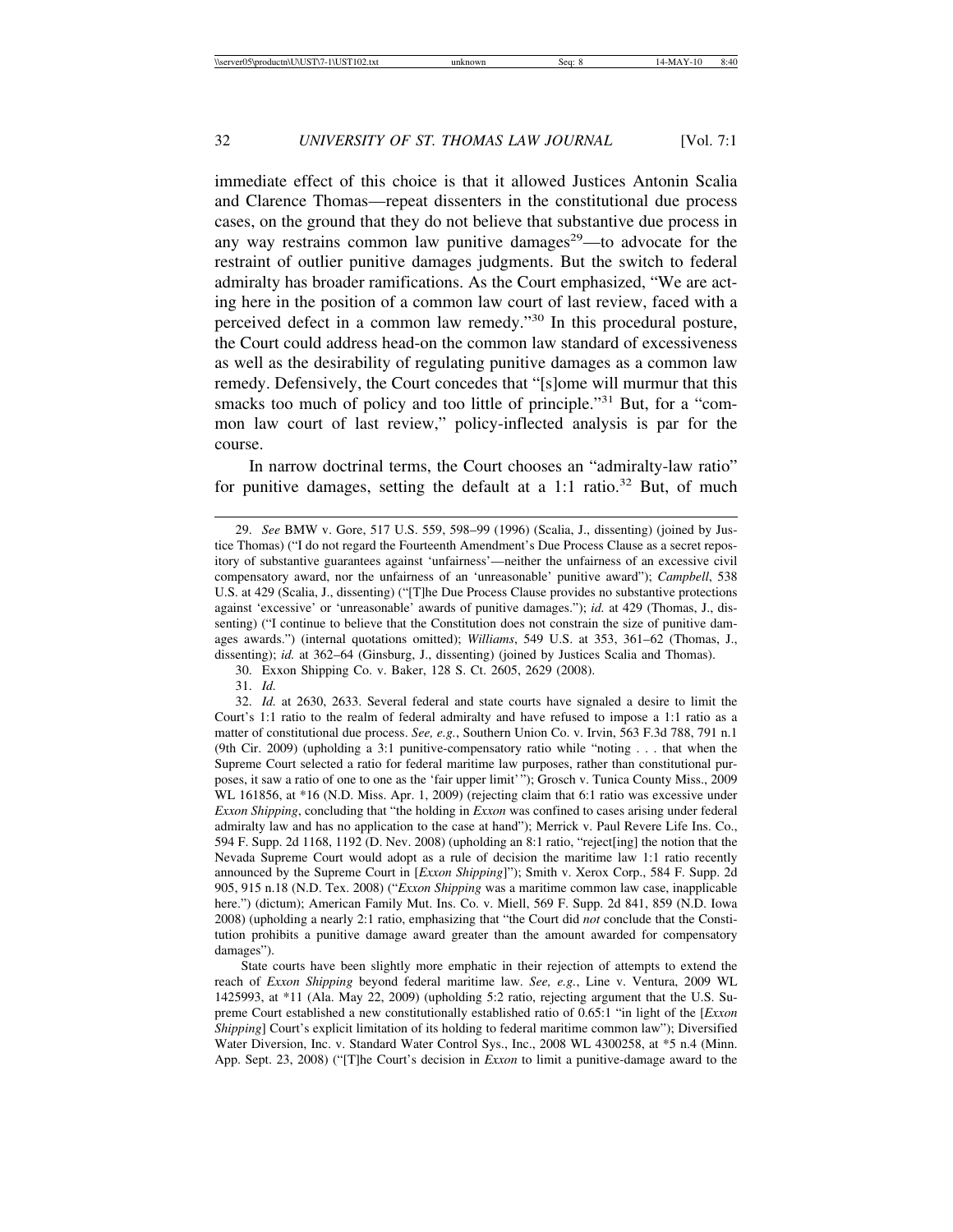greater significance, the case presents a platform for the Court to provide a template for state appellate courts (and lower federal courts)—an analytic framework for punitive damages excessiveness review that could be emulated by other courts typically sitting as common law courts.<sup>33</sup> Seen in this guise, the Court's pronouncements were intended for a much larger audience, not limited to the federal admiralty realm. The Court took the opportunity to reiterate its plea from *State Farm v. Campbell,* that "'when compensatory damages are substantial, then a lesser ratio . . . can reach the outermost limit of the due process guarantee.<sup>'"34</sup> Lest lower courts miss what the Court was up to, the Court made an explicit link between its common law analysis and its due process jurisprudence, stating that "[i]n this case, then, the *constitutional outer limit* may well be 1:1."35 And the dissent

34. *Exxon Shipping*, 128 S. Ct. at 2626 (quoting *Campbell*, 538 U.S. at 425).

35. *Id.* at 2634 n.28 (emphasis added). *See also* Jurinko v. Medical Protective Co., 305 Fed. App'x 13, 27 n.15 (3d Cir. 2008) ("The Court did not directly address constitutional limits. . . . However, the Court again said that, when compensatory damages are substantial, 'the constitutional outer limit may well be 1:1.'"). *Exxon Shipping* may exert an even greater indirect effect (more difficult to track), providing additional impetus to courts to cite *Campbell* for the constitutional 1:1 limit. *See, e.g*., Roby v. McKesson Corp., 219 P.3d 749, 798 (Cal. 2009) ("After applying the test that the high court articulated in [*Campbell*], we conclude that a one-to-one ratio between compensatory and punitive damages is the federal constitutional limit here.").

Predictably, defendants have pressed the 1:1 ratio as a constitutional limit. *See, e.g.*, Brief for Defendant-Appellant at 57, Worldwide Network Servs. v. Dyncorp Int'l, No. 08-2108(L) (4th Cir. Feb. 2, 2009) ("[T]he Court has specifically instructed that '[w]hen compensatory damages are substantial, then a lesser ratio, perhaps only equal to compensatory damages, can reach the outermost limit of the due process guarantee.'") (citation omitted); Brief of Defendants/Appellants Residential Funding Co., LLC and Homecomings Financial, LLC at 100, Mitchell v. Residential Funding Co., No. WD70210 (Mo. Ct. App. May 20, 2009) ("The Court's recent decision in *Exxon*

amount of the compensatory-damage award was based on its interpretation of the limit imposed on punitive damages by maritime law . . . . Maritime law is not at issue here."); Powell v. Bank of America, 2008 WL 6506397 (S.C. Com. Pl. Feb. 12, 2008) (upholding a 7:1 ratio, setting aside *Exxon Shipping* as "narrowly confined to federal maritime tort cases governed by federal common law where Congress has not passed any statutes on punitive damages"); Peters v. Rivers Edge Min. Inc., 680 S.E.2d 791, 825 (W. Va. 2009) (upholding ratio slightly greater than 1:1, citing *Campbell* and distinguishing *Exxon Shipping* as providing "a fair upper limit in . . . *maritime* cases").

<sup>33.</sup> Lower courts have taken the cue from the U.S. Supreme Court and have begun to cite *Exxon Shipping*, along with *Gore*, *Campbell*, and *Williams* in their constitutional due process excessiveness review—even while acknowledging that, by its terms, *Exxon Shipping* is limited to federal admiralty. *See, e.g*., Mendez-Matos v. Municipality of Guaynabo, 557 F.3d 36, 54 n.14 (1st Cir. 2009) (upholding a 1:1 ratio, mentioning *Exxon Shipping*'s 1:1 ratio, nonetheless acknowledging that "[b]y its own terms, . . . the rule does not apply here"); Leavey v. Unum Provident Corp., 295 Fed. App'x 255, 259 n.1 (9th Cir. 2008) (upholding a 1.5:1 ratio, noting that "[w]hile the Supreme Court's recent decision in [*Exxon Shipping*] 'reviewed a jury award for conformity with maritime law, rather than the outer limit allowed by due process,' the Court's statements in that case support the district court's decision to reduce the award here") (citing *Exxon Shipping* along with *Gore* and *Campbell*); Hirsh v. Lecuona, 2008 WL 2795859, at \*6 (D. Neb. July 18, 2008) (upholding a ratio of less than 1:1, highlighting "perhaps [the] most commonly cited indicium of an unreasonable or excessive punitive damages award is its ratio to the actual harm inflicted on the plaintiff" and citing *Gore* and *Exxon Shipping*). *See also In re* Bayside Prison Litig., 2009 WL 1653893, at \*\*5 (3d Cir. June 15, 2009) (vacating a 4.5:1 ratio, citing approvingly *Campbell*, *Gore*, and *Exxon Shipping*).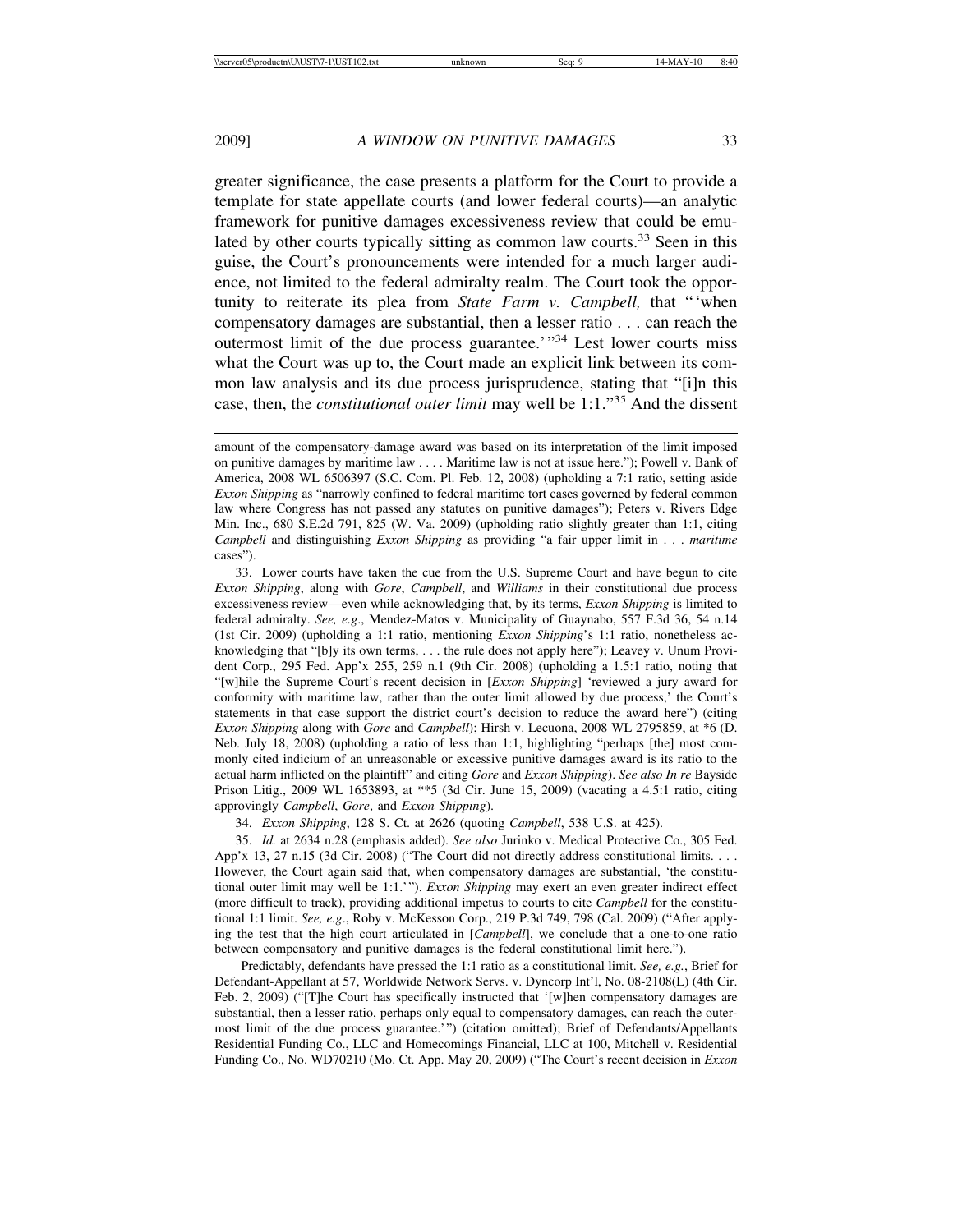forlornly asks: "On next opportunity, will the Court rule, definitively, that 1:1 is the ceiling due process requires in all of the states, and for all federal claims?"36 In anticipation of this fate, a few lower courts have gravitated here, applying *Exxon Shipping*'s 1:1 ratio full stop in constitutional due process review of punitive damages.<sup>37</sup>

But regardless of whether lower courts get out ahead of the U.S. Supreme Court in terms of applying a resolute 1:1 ratio across the board, or instead cite (and/or distinguish) *Exxon Shipping* approvingly amidst the constitutional due process cases, the import of the Court's use of a platform from which to guide lower courts is clear. As one federal district court judge put it, "[a]lthough *Exxon* is a maritime law case, it is clear that the Supreme Court intends that its holdings have a much broader application."38 And, a state court, remarking upon *Exxon Shipping*'s reverberations beyond federal admiralty, suggested that the Court's reasoning "is very persuasive in identifying certain factors relevant to determining the amount of a punitive damages award . . . . "39 With that, the lower courts are off and running, taking up the gauntlet of emulating the U.S. Supreme Court's policy-inflected scrutiny of punitive damages as a common law remedy.<sup>40</sup> The Court's conceptualization of punitive damages—including its diagnosis and solution of defects in the remedy—takes on greater significance, given the metaphor of the lower courts waiting in the wings and watching.

38. Hayduk v. City of Johnstown, 580 F. Supp. 2d 429, 483 n.46 (W.D. Pa. 2008).

39. Bridgeport Harbor Place I, LLC v. Ganim, No. X06CV04184523S, 2008 WL 4926925, at \*12 (Conn. Super. Oct. 31, 2008).

40. *See, e.g*., *id*. at \*12 (looking to *Exxon Shipping* for guidance in terms of "the need for some reasonable predictability in the severity of punitive awards; and . . . the need that punitive awards will treat defendants with a fair probability of suffering in like degree for like damage"); *Essex Ins. Co*., 2009 WL 2152463, at \*13 ("The Supreme Court in *Exxon* . . . reviewed studies evaluating the median ratio of punitive to compensatory verdicts, which 'put the median ratio for the entire gamut of circumstances at less than 1:1, meaning that the compensatory award exceeds the punitive award in most cases.'"); *Stevens*, 2009 WL 117902, at \*14 (citing empirical studies relied upon by the U.S. Supreme Court to establish the 1:1 ratio).

*Shipping* confirmed that a 1:1 ratio generally is the constitutional maximum when, as here, the compensatory damages are substantial.").

<sup>36.</sup> *Exxon Shipping*, 128 S. Ct. at 2639 (Ginsburg, J., dissenting).

<sup>37.</sup> *See, e.g.*, CP Construction, LLC v. Holder, Civ. No. 3:06-1153, 2008 WL 4908866, at \*3 (M.D. Tenn. Nov. 13, 2008) (upholding a 1:1 ratio, reasoning that "[t]he Supreme Court has recently upheld the proposition, albeit in a maritime case, that a ratio of 1:1 is 'a fair upper limit . . . .' Thus, the amount of punitive damages awarded to [plaintiffs] should not exceed the amount of compensatory damages awarded to each entity"); Essex Ins. Co. v. Prof. Bldg. Contractors, Inc., No. B206879, 2009 WL 2152463, at \*13 (Cal. App. 2d July 21, 2009) (upholding a 1:1 ratio, relying upon the median ratio in *Exxon Shipping* as "sufficient to punish [the defendant] and deter it and other insurers from similar conduct"); Stevens v. Vons Cos., 2d. Civ. Nos. B196755, B201528, Ventura County Sup. Ct. No. SC041162, 2009 WL 117902, at \*14 (Cal. App. 2d July 20, 2009) ("The reasonableness of the trial court's selection of a 1:1 ratio is supported by [*Exxon Shipping*].").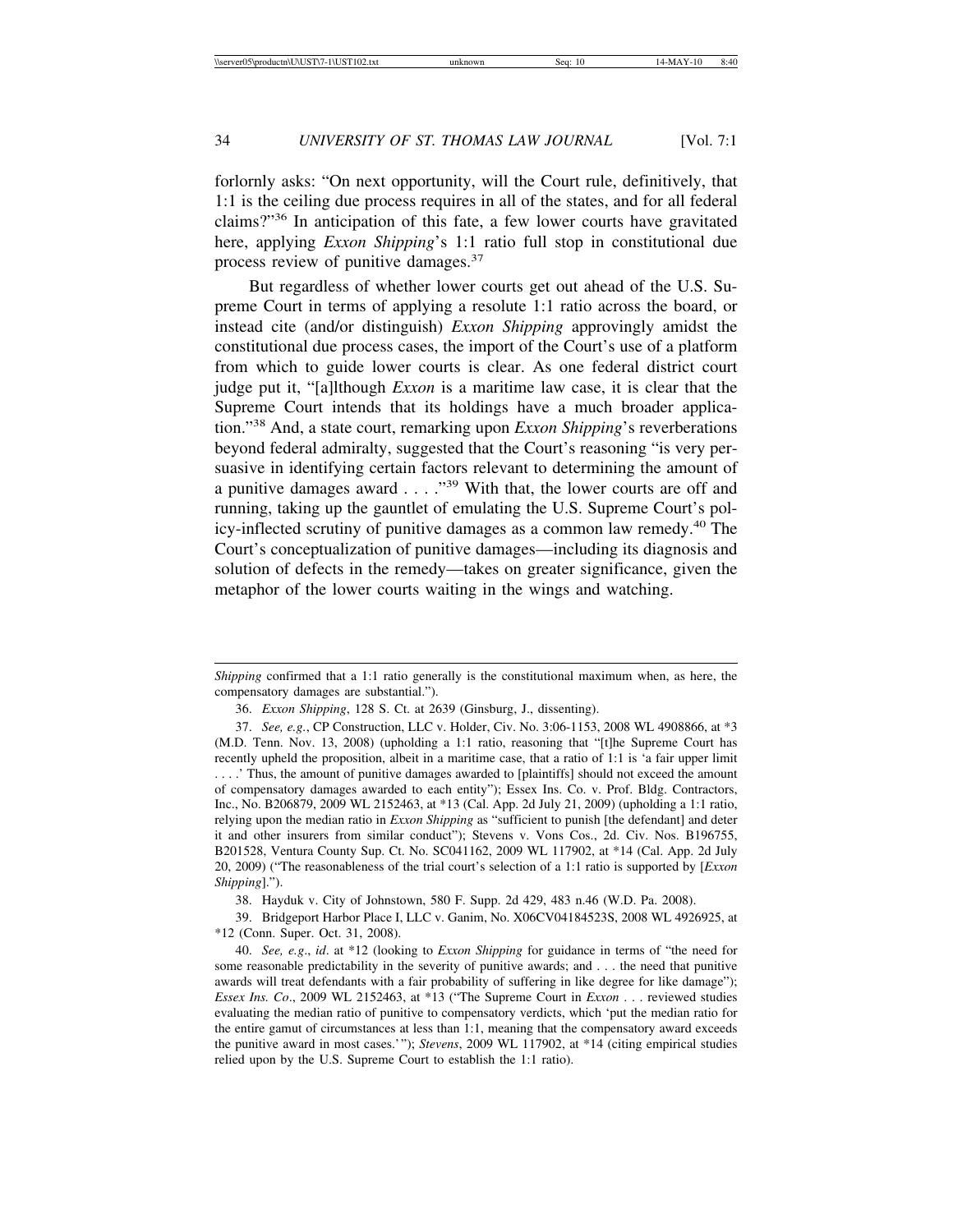#### II. PUNITIVE DAMAGES AS A COMMON LAW REMEDY

The debate over punitive damages as a common law remedy has reached high decibels. *Exxon Shipping* provides the Court with a ripe opportunity to dive headlong into the policy debate—an opportunity resisted in its previous constitutional due process cases, notwithstanding repeated goading from the various parties and amici in the cases.<sup>41</sup> The Court starts from the premise that "American punitive damages have been the target of audible criticism in recent decades  $\dots$  ."<sup>42</sup> It then proceeds to diagnose the underlying core of the problem generating discontent: the *unpredictable* nature of punitive damages awards. The Court follows with a proposed solution of a 1:1 ratio of punitive to compensatory damages. With the shackles of constitutional due process review removed, the Court's analysis of punitive damages as a common law remedy provides a clear, unadorned view of how the Court perceives this remedy and how it would like lower courts to follow suit when conducting excessiveness review.

#### *A. Background: "Audible Criticisms"*

Foreign countries view American punitive damages as an abomination.43 The *Exxon Shipping* majority begins by noting that "[p]unitive damages overall are higher and more frequent in the United States than they are anywhere else."44 The Court—not known for its warm embrace of foreign

<sup>41.</sup> *See, e.g.*, Brief of Law and Economics Scholars et al. as Amici Curiae Supporting Respondent at 24, BMW v. Gore, 517 U.S. 559 (1995); Brief of the American Tort Reform Association et al. as Amici Curiae Supporting Petitioner at 9, *Gore*, 517 U.S. 559; Brief of A. Mitchell Polinsky, Steven Shavell, and the Citizens for a Sound Economy Foundation as Amici Curiae Supporting Petitioner at 4, *State Farm v. Campbell*, 538 U.S. 408 (2003) (strongly supporting "the use of deterrence theory to inform decision-making in punitive damages cases"); Brief of Certain Leading Social Scientists and Legal Scholars as Amici Curiae Supporting Respondents at 3–4, 6, *Campbell*, 538 U.S. 408; Brief of A. Mitchell Polinsky, Steven Shavell, and the Cato Institute as Amici Curiae Supporting Petitioner at 6, *Philip Morris USA v. Williams*, 549 U.S. 346 (2007) (adopting a "public policy, economic approach"); Brief of Neil Vidmar et al. as Amici Curiae Supporting Respondent at 6–7, 12, *Williams*, 549 U.S. 346.

<sup>42.</sup> *Exxon Shipping*, 128 S. Ct. at 2624.

<sup>43.</sup> *Id.* at 2623–24; *see also, e.g.*, John Y. Gotanda, *Charting Developments Concerning Punitive Damages: Is the Tide Changing?*, 45 COLUM. J. TRANSNAT'L L. 507, 510, 513–16 (2007) (explaining that most civil law countries "prohibit punitive damages in private actions because they consider punitive damages a form of punishment that is appropriate only in criminal proceedings," and discussing difficulties associated with enforcing an American award of punitive damages in such countries); Volker Behr, *Punitive Damages in American and German Law— Tendencies Towards Approximation of Apparently Irreconcilable Concepts*, 78 CHI.-KENT L. REV. 105, 127–29 (2003) (describing the evolution of the hostile attitude towards punitive damages in Germany). Punitive damages are often linked with class actions and the contingency fee system as signposts of "American exceptionalism"—typically viewed with skepticism from abroad. *See* Adam Liptak, *Foreign Courts Wary of U.S. Punitive Damages*, N.Y. TIMES, Mar. 26, 2008, at A, *available at* http://www.nytimes.com/2008/03/26/us/26punitive.html (describing the international community's hostile attitude towards punitive damages).

<sup>44.</sup> *Exxon Shipping*, 128 S. Ct. at 2623.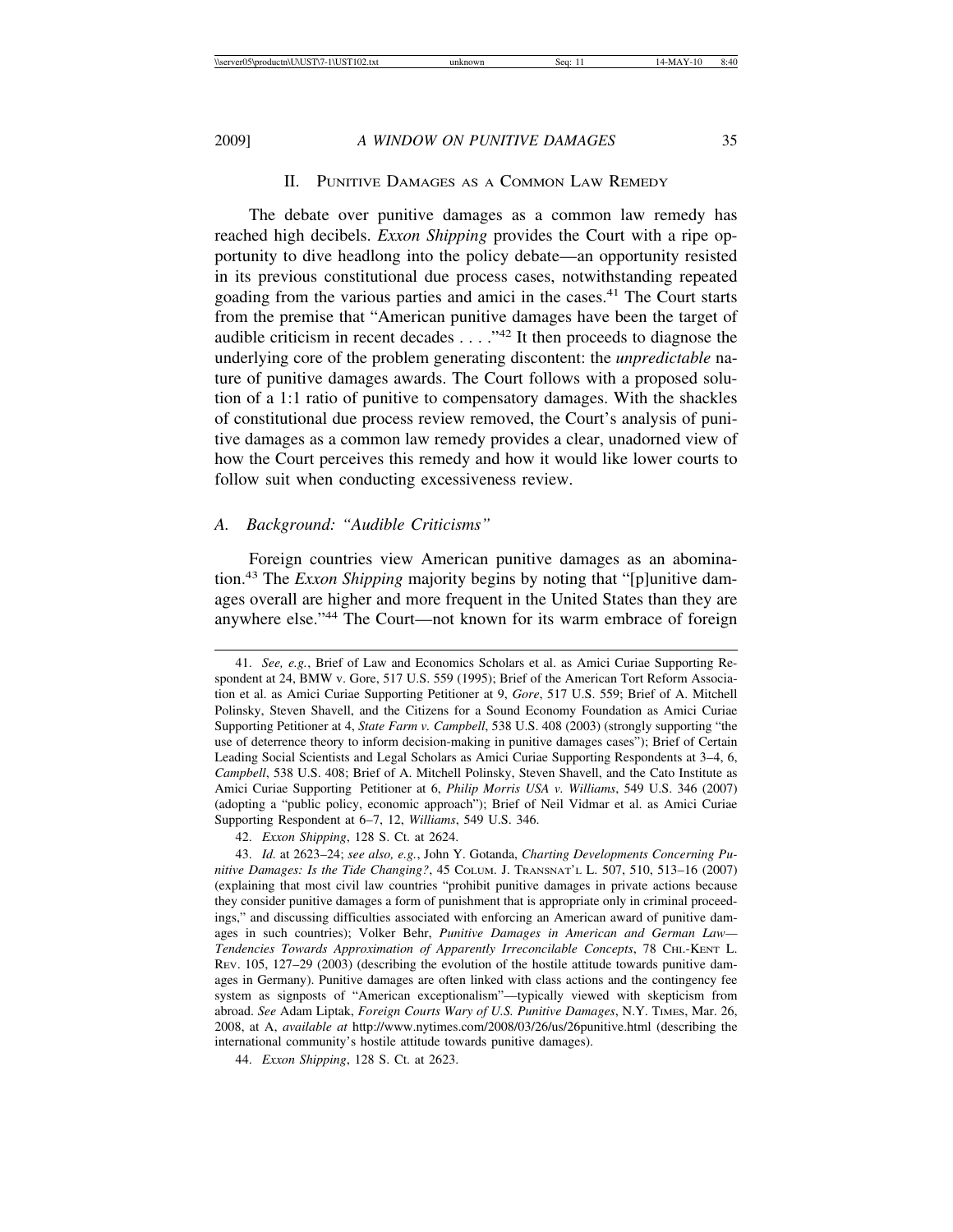countries' judicial authority<sup>45</sup>—surveys the international landscape of punitive damages. In England and Wales, punitive damages are reserved for narrow classes of cases—involving (i) oppressive, arbitrary, or unconstitutional action by government servants;<sup>46</sup> (ii) actions where the ill-gotten gains were likely to exceed compensatory damages; and (iii) actions specifically authorized by statute—and are subject to judicially imposed guidelines.47 Canada and Australia cabin the award of punitive damages to outrageous conduct.<sup>48</sup> Civil code countries, including France, Germany, Austria, and Switzerland, eschew punitive damages altogether.<sup>49</sup> Germany goes even further, joining Japan and Italy, among other foreign countries, in refusing to enforce punitive damages judgments entered in the United States as anathema to public policy.<sup>50</sup> The Court's international review may simplify the picture of foreign rejection of punitive damages,  $51$  but it cannot be gainsaid that there is a strong distaste abroad for the American system's seeming incorporation of criminal punishment into private civil law by way of punitive damages.

The attack on punitive damages from within the United States has been even more unrelenting, fueled by myriad organizations representing corporate and business interests. Charges of "runaway jury verdicts" and "blockbuster awards" have led to successful enactment of a variety of legislative tort reform measures at the state level, including caps or limits on punitive damages.<sup>52</sup> Mounting academic literature addresses every aspect of the pu-

46. Indeed, the very first punitive damages case involved such an abuse of governmental power. Huckle v. Money, (1763) 95 Eng. Rep. 768, 768–69 (K.B.) (upholding a jury's award of three hundred pounds against a government officer).

47. *Exxon Shipping*, 128 S. Ct. at 2623.

48. *Id.*

49. *Id.*

50. *Id.* at 2623–24 (citing Gotanda, *supra* note 43, at 514, 518, 528). As the Court notes, foreign resistance to enforcement of U.S. punitive damages judgments may be waning. *Id.*

<sup>45.</sup> The Court has been especially critical of the use of foreign judicial authority to interpret constitutional provisions. *See, e.g.*, Foster v. Florida, 537 U.S. 990, 990 n.\* (2002) (Thomas, J., concurring in denial of certiorari) (explaining that the "Court's Eighth Amendment jurisprudence should not impose foreign moods, fads or fashions on Americans"); Printz v. United States, 521 U.S. 898, 921 n.11 (1997) (Scalia, J.) ("[C]omparative analysis [is] inappropriate to the task of interpreting a constitution.").

<sup>51.</sup> For example, there appears to be a countervailing trend of increasing experimentation with supracompensatory damages (purposely not termed "punitive") such as compensatory damage multipliers in proposed and recently enacted consumer protection statutes. *See, e.g.*, Mark A. Behrens, Gregory L. Fowler & Silvia Kim, *Global Litigation Trends*, 17 MICH. ST. J. INT'L L. 165, 192–93 (2009) (explaining that recent developments in some civil code nations, including Germany, France, Italy, Argentina, and Thailand, indicate increasing receptivity toward punitive damages).

<sup>52.</sup> *See, e.g.*, Jonathan Klick & Catherine M. Sharkey, *What Drives the Passage of Damage Caps?*, *in* EMPIRICAL STUDIES OF JUDICIAL SYSTEMS AROUND THE WORLD 299, 301–10 (Institutum Jurisprudentiae, Academia Sinica 2008) (providing evidence that state legislatures enact caps in response to perceptions of runaway juries and blockbuster awards); *see also* Judge Louis Guirola & Thomas L. Carpenter, Jr., *Punitive Damages in Mississippi: What Has Happened, What Is Happening and What Is Coming Next*, 73 MISS. L.J. 135, 171–172 (2003) (calling attention to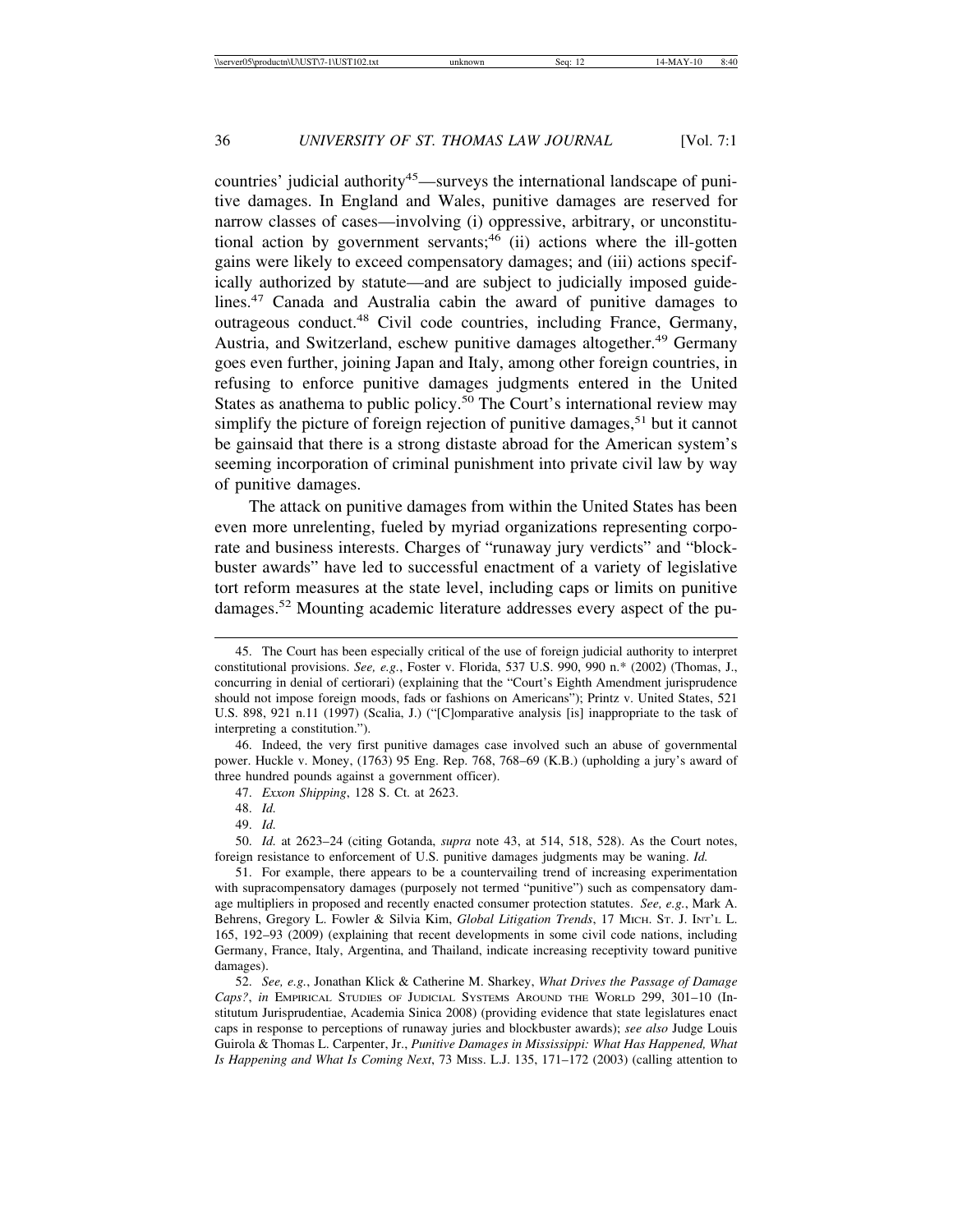nitive damages debate, from the theoretical underpinnings of awarding supracompensatory damages and the doctrinal evolution and expansion of grounds of punitive damages,<sup>53</sup> to the empirical reality of the size, frequency, and characteristics of judge- and jury-awarded punitive damages.<sup>54</sup> Two dueling camps have emerged on the empirical front. One champions the view that punitive damages are, in fact, out of control, characterized by unmoored juries' (and to a lesser extent, judges') granting of unbridled awards.55 A deep skepticism of the role of the jury, and its capacity to

the size and frequency of jury verdicts in Mississippi prior to the enactment of punitive damages caps in the state); Chad E. Stewart, *Damages in Alabama's Civil Justice System: An Uncivil War Within the State*, 29 CUMB. L. REV. 201, 213 (1998) (complaining that jury awards in Alabama were out of control in advance of tort reform in 1999).

53. *See, e.g.*, Thomas B. Colby, *Clearing the Smoke from* Philip Morris v. Williams*: The Past, Present, and Future of Punitive Damages*, 118 YALE L.J. 392, 395–96, 414–64 (2008) (explaining that historically, "punitive damages were generally treated as punishment for private wrongs to individuals, not public wrongs to society," and arguing that "punitive damages are constitutional if they fulfill their historical role of punishing the defendant for the private wrong committed upon the individual plaintiff, but they are unconstitutional in their (pre-*Williams*) recent incarnation as punishment for the public wrong visited on society"); Keith N. Hylton, *Due Process and Punitive Damages: An Economic Approach*, 2 CHARLESTON L. REV. 345, 347 (2008) (setting out an economic model of due process analysis and applying it to the punitive damages issue); Benjamin C. Zipursky, *A Theory of Punitive Damages*, 84 TEX. L. REV. 105, 105 (2005) (arguing that punitive damages have a "double aspect," including a "criminal aspect" "[i]nsofar as they pertain to the state's goal of imposing a punishment upon a defendant who merits deterrence or retribution," and a "civil aspect" "[i]nsofar as they pertain to the plaintiff's 'right to be punitive'"). *See generally* Anthony J. Sebok, *What Did Punitive Damages Do?*, 78 CHI.-KENT L. REV. 163 (2003) (describing the history of early punitive damage awards); Note, *Developments in the Law – The Paths of Civil Litigation*, 113 HARV. L. REV. 1783 (2000) (analyzing the evolution of punitive damages, examining recent court decisions, and providing a survey of criticism aimed at punitive damages).

54. *See, e.g.*, Erik Moller et al., *Punitive Damages in Financial Injury Jury Verdicts: Executive Summary*, RAND MR-889-IJC (1997), *available at* 1997 WL MR-888-IJC (describing the number of punitive damage awards in financial injury cases in selected jurisdictions during the period 1985 to 1994, examining patterns in these awards, and estimating the "percentage of the financial injury punitive awards . . . that would have been affected by caps of various sizes and how the caps would have affected the total amount of punitive damages awarded in such cases"); Deborah R. Hensler & Erik Moller, *Trends in Punitive Damages: Preliminary Data from Cook County, Illinois and San Francisco, California*, RAND DRU-1014-IJC (Mar. 1995), *available at* http://www.rand.org/pubs/drafts/2008/DRU1014.pdf (analyzing the sizes of median punitive damages awards in Cook County, Illinois and San Francisco, California for the period 1960–94); Erik Moller, *Trends in Punitive Damages: Preliminary Data from California*, RAND DRU-1059 (Apr. 1995), *available at* http://www.rand.org/pubs/drafts/2008/DRU1014.pdf (analyzing jury awards from California Superior Court jurisdictions, finding that the number of punitive damages awards in each jurisdiction was "quite modest," and observing that punitive damages were awarded more frequently in some types of cases, such as intentional tort cases and business and contract disputes).

55. *See, e.g.*, Joni Hersch & W. Kip Viscusi, *Punitive Damages: How Judges and Juries Perform*, 33 J. LEGAL STUD. 1 (2004) (finding through empirical analysis that juries differ from judges in awarding punitive damages, and that "juries are significantly more likely to award punitive damages than are judges and award higher levels of punitive damages"); W. Kip Viscusi, *The Blockbuster Punitive Damages Awards*, 53 EMORY L.J. 1405 (2004) (analyzing sixty-four punitive damages awards of at least \$100 million, and finding that these awards (1) have increased over time, with the majority taking place in 1999; (2) have rarely been reversed; and (3) would be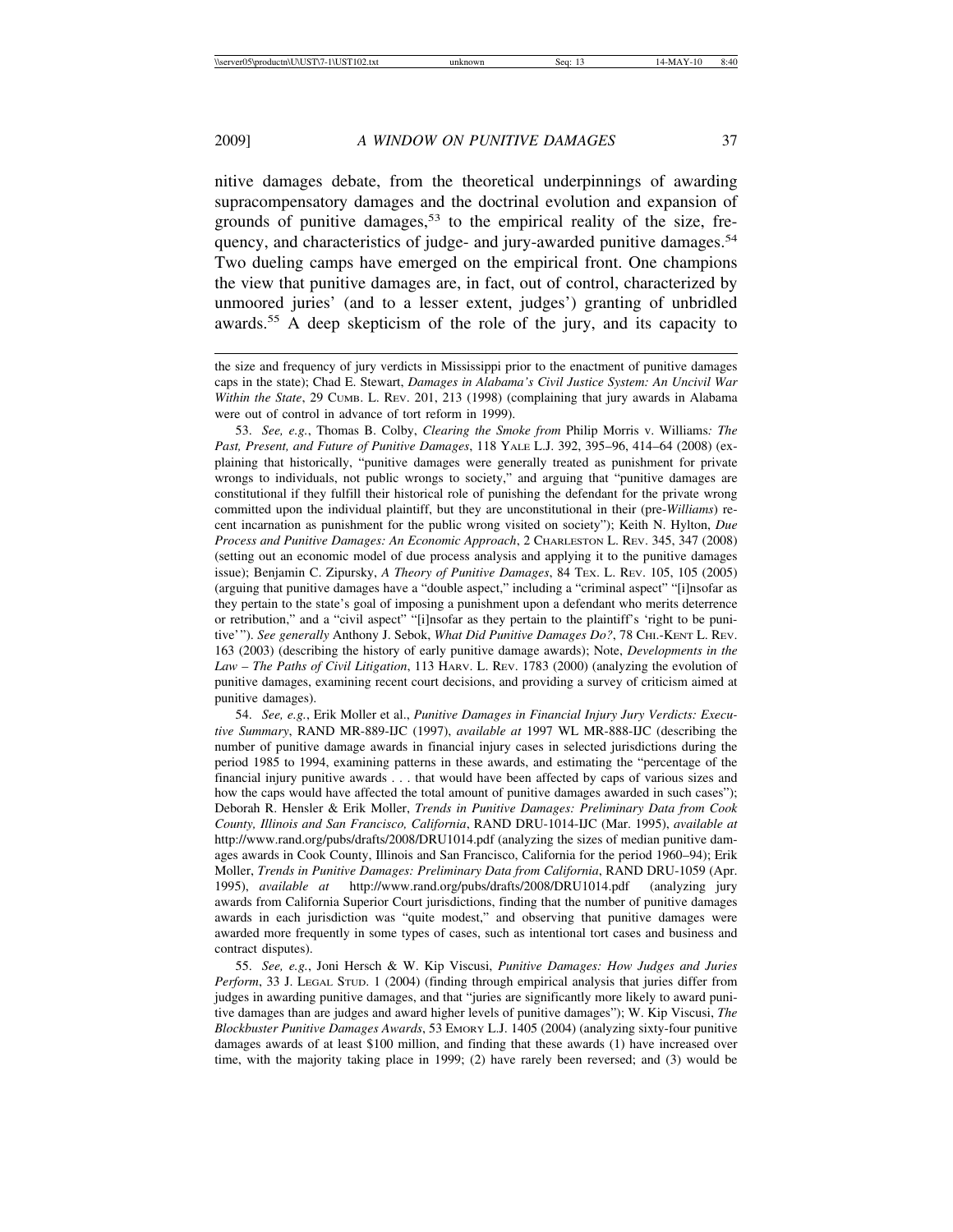transform its expression of moral outrage into a dollar value—characterized as "scaling without a modulus"—pervades criticisms of punitive damages.<sup>56</sup> The defensive camp, on the other hand, claims that the withering attack on the jury and punitive damages is all sound and fury—the rhetoric is belied by the underlying empirical evidence, which reveals a picture of relatively predictable, stable, not to mention rare, punitive damages awards, characterized by a steady relationship to the size of compensatory damages.<sup>57</sup>

#### *B. Diagnosis: Unpredictability*

The Court steeps itself in the empirical literature and dives headlong into the debate.58 The Court deals a decisive blow to the tort reformers' claim of out-of-control jury awards: "A survey of the literature reveals that

57. *See, e.g.*, Theodore Eisenberg et al., *Variability in Punitive Damages: An Empirical Assessment of the U.S. Supreme Court's Decision in* Exxon Shipping Co. v. Baker, 166 J. INSTITU-TIONAL & THEORETICAL ECONOMICS 5 (2010) (arguing that punitive damages are not unpredictable) [hereinafter Eisenberg et al., Exxon]; Theodore Eisenberg et al., *The Relation Between Punitive and Compensatory Awards: Combining Extreme Data with the Mass of Awards*, *in* CIVIL JURIES AND CIVIL JUSTICE: PSYCHOLOGICAL AND LEGAL PERSPECTIVES 105 (Brian H. Bornstein et al. eds., 2008) (arguing that punitive damages awards have not increased over time and concluding that there is a significant relationship between punitive awards and compensatory damages, even for extreme awards); Theodore Eisenberg & Martin T. Wells, *The Significant Association Between Punitive and Compensatory Damages in Blockbuster Cases: A Methodological Primer*, 3 J. EMPIRICAL LEGAL STUD. 175 (2006) (arguing that a strong association exists even between blockbuster awards and compensatory damages); Theodore Eisenberg et al., *Juries, Judges, and Punitive Damages: Empirical Analyses Using the Civil Justice Survey of State Courts 1992, 1996 and 2001 Data*, 3 J. EMPIRICAL LEGAL STUD. 263, 269 (2006) (analyzing thousands of trials from several populous counties in three major data sets and finding steady ratios of punitive damages to compensatory damages in jury trials and bench trials in 1992, 1996, and 2001) [hereinafter Eisenberg et al., *Juries, Judges*]; Theodore Eisenberg et al., *The Predictability of Punitive Damages*, 26 J. LEGAL STUD. 623 (1997) (challenging the claim that punitive damages awards are out of control by demonstrating a "strong and statistically significant correlation between compensatory and punitive damages" in 45 populous counties); Neil Vidmar & Mary R. Rose, *Punitive Damages by Juries in Florida: In Terrorem and in Reality*, 38 HARV. J. LEGIS. 487, 492 (2001) (finding a steady ratio of punitive damages to compensatory damages in Florida between 1989 and 1998).

58. It is worth mentioning that, with respect to its empirical analysis, the Court pursued its own tack—one not urged to it by any of the parties or amici in the case. One downside to this approach is that the Court was not privy to debate on the empirical evidence presented in the various studies upon which it relied.

affected by the ratio limits outlined in *State Farm v. Campbell* if a ratio of 1:1 became the upper limit on punitive damages awards).

<sup>56.</sup> Daniel Kahneman, David A. Schkade & Cass R. Sunstein, *Shared Outrage, Erratic Awards*, *in* PUNITIVE DAMAGES: HOW JURIES DECIDE 31, 41–42 (Cass Sunstein et al. eds., 2002) (explaining that "[m]agnitude scaling without a modulus produces extremely large variability in judgments of any particular stimulus because of arbitrary individual differences in the selection of moduli," and concluding that "[t]he assignment of punitive damages satisfies the definition of magnitude scaling without a modulus"); *see also* Catherine M. Sharkey, *Punitive Damages: Should Juries Decide?*, 82 TEX. L. REV. 381 (2003) (reviewing SUNSTEIN ET AL. PUNITIVE DAM-AGES: HOW JURIES DECIDE (2002) and criticizing the leap from empirical analysis to policy prescription of removing the jury from decisionmaking).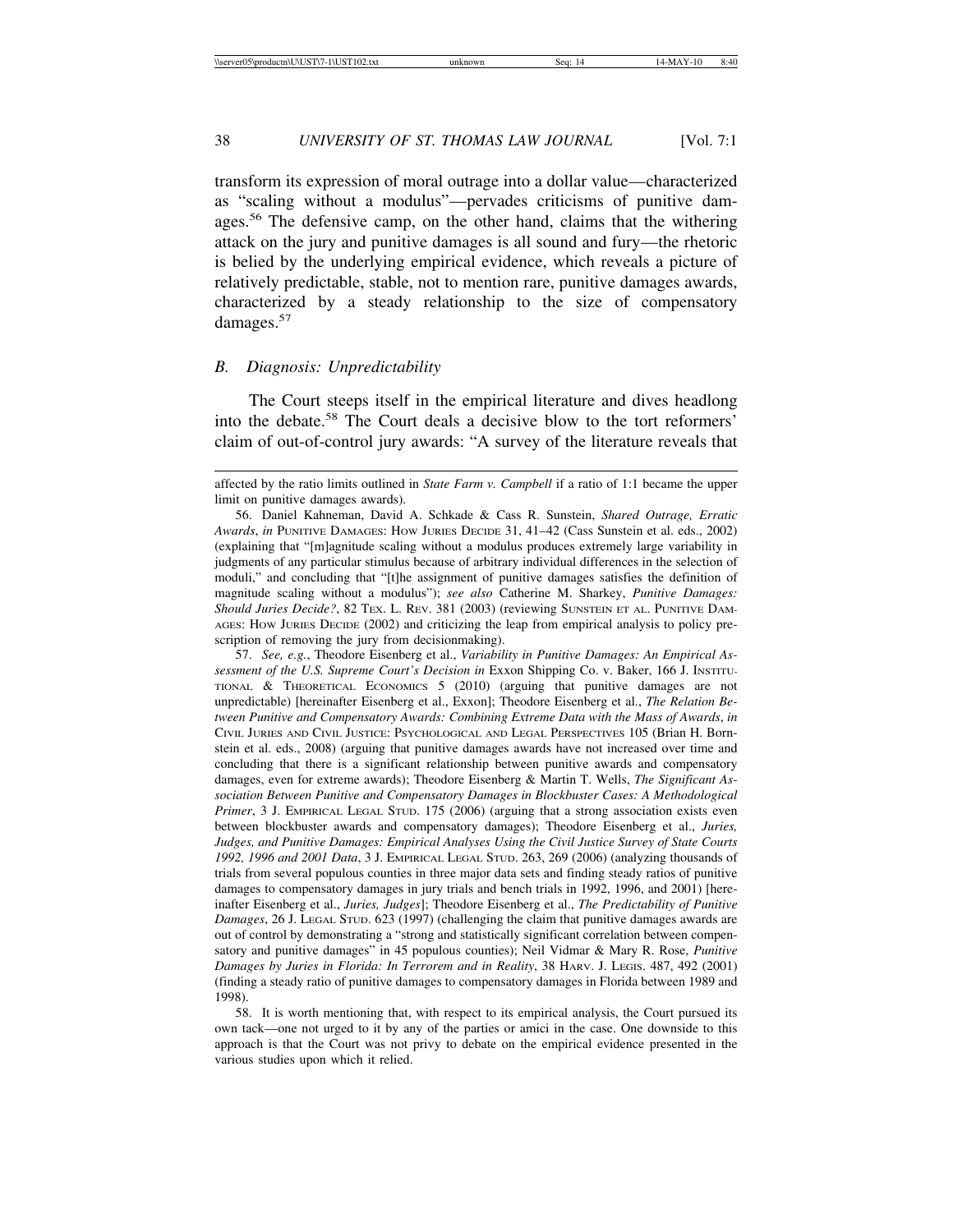discretion to award punitive damages *has not mass-produced runaway awards*."59 Canvassing the universe of empirical studies of punitive damages, the Court concludes that "[b]y most accounts the median ratio of punitive to compensatory awards has remained less than  $1:1.^{60}$  And the general picture that emerges is one of "an overall restraint" on the part of juries.<sup>61</sup> But this music to the ears of plaintiffs' attorneys and consumer group representatives is fleeting.

For, having laid out a picture of relative stability and restraint, the Court then delivers its diagnosis: "The real problem, it seems, is the *stark unpredictability* of punitive awards."62 The Court is primarily motivated by a rule-of-law concern with ensuring "fairness as consistency."63 According to the Court, "a penalty should be reasonably predictable in its severity, so that even Justice Holmes's 'bad man' can look ahead with some ability to know what the stakes are in choosing one course of action or another."<sup>64</sup> In the end, the Court is motivated by "the need to protect against the possibility (and the disruptive cost to the legal system) of awards that are unpredictable and unnecessary, either for deterrence or for measured retribution . . . . "<sup>65</sup>

With that overriding aim, the Court searches in vain for empirical evidence that like cases are being treated alike in terms of the award of punitive damages. Finding no empirical study of actual punitive damages awards to shed light on this core question<sup>66</sup>—and refusing to rely upon existing mock jury studies that nonetheless suggest inconsistency across similar factual situations, on the ground that the research was funded by Exxon, a party in the  $case^{67}$ —the Court sticks with its intuition that such

60. *Id.* n.14 (citing Eisenberg et al., *Juries, Judges*, *supra* note 57, at 269; Vidmar & Rose, *supra* note 57, at 492).

61. *Id.* at 2624–25.

62. *Id.* at 2625 (emphasis added).

63. *Id.* The Court explained that "[w]hatever may be the constitutional significance of the unpredictability of high punitive awards, this feature of happenstance is in tension with the function of the awards as punitive, just because of the implication of unfairness that an eccentrically high punitive verdict carries in a system whose commonly held notion of law rests on a sense of fairness in dealing with one another." *Id.* at 2627.

64. *Id.*

65. *Id.* at 2633.

66. *Id.* at 2626 ("We are aware of no scholarly work pointing to consistency across punitive awards in cases involving similar claims and circumstances.").

67. *Id.* at 2626 n.17. The Court explains that "[b]ecause this research was funded in part by Exxon, we decline to rely on it." *Id.* "Footnote 17" provoked a range of responses. Those critical of industry-funded research held it out as evidence that the Court looked askance at such interestgroup funded research. Others suggested this was an exaggeration of the narrower concern of the Court, namely that an actual party to the litigation (Exxon) had provided the funding. *See* Adam Liptak, *From One Footnote, a Debate over the Tangles of Law, Science and Money*, N.Y. TIMES, Nov. 15, 2008, at A16, *available at* http://www.nytimes.com/2008/11/25/washington/25bar.html (describing Exxon's funding of research and punitive damages and discussing the range of responses to "Footnote 17"); Shireen A. Barday, Note, *Punitive Damages, Remunerated Research,*

<sup>59.</sup> *Exxon Shipping*, 128 S. Ct. at 2624 (emphasis added).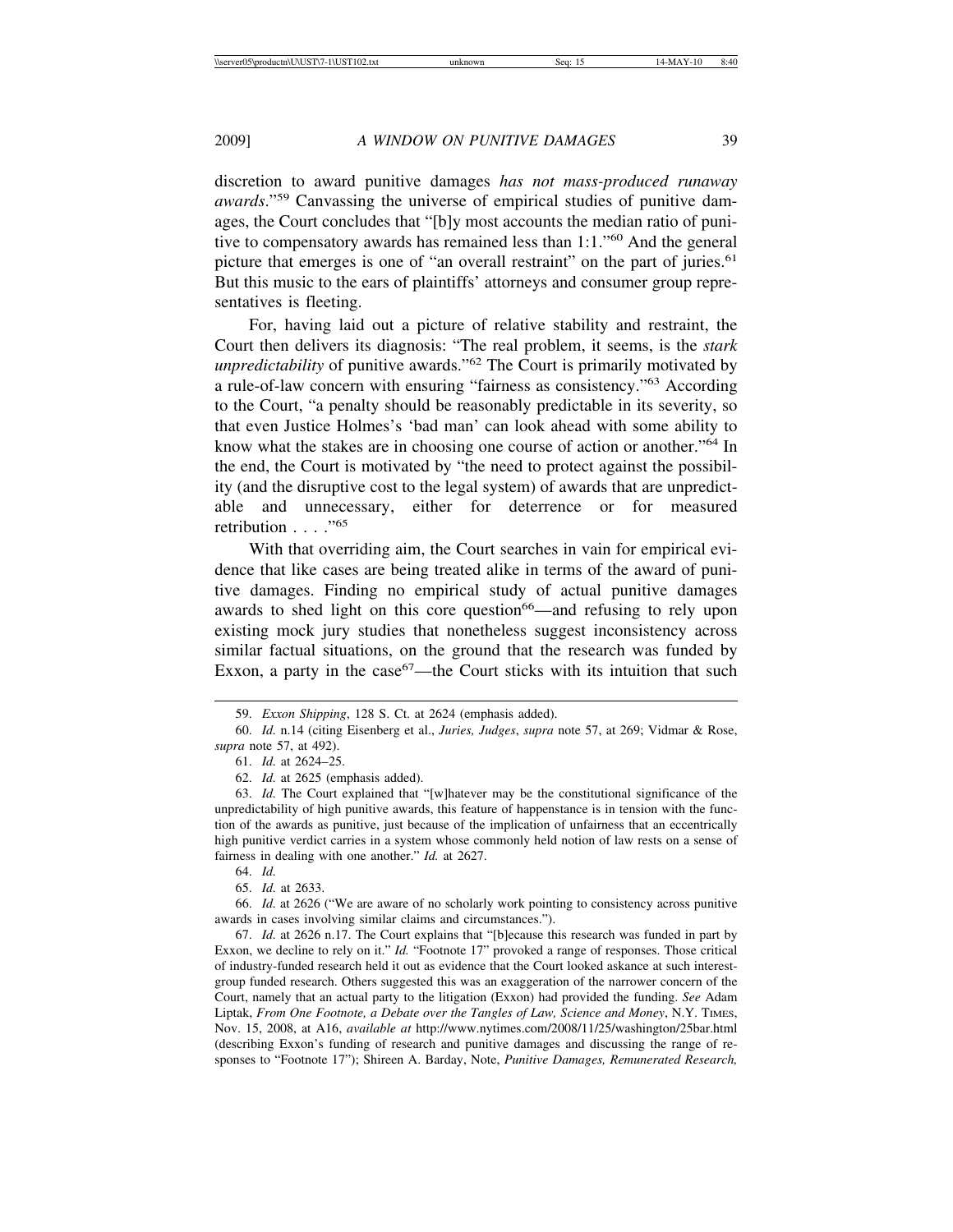inconsistency is the root of the punitive damages problem. A salient anecdotal example, moreover, backs the Court's suspicions: in *BMW v. Gore* the very first case in which the Court intervened to overturn a punitive damages award—the jury had awarded \$4 million in punitive damages; whereas, in a companion state case raising a nearly identical claim of fraud in the nondisclosure of the repainting of a car—"strikingly similar facts" according to the Court—another jury had rejected the claim for punitive damages altogether.<sup>68</sup>

But the Court is not content to rest on its intuition or this single piece of anecdotal evidence; instead, for inspiration, the Court turns to the existing empirical studies of actual punitive damages verdicts throughout the country. The Court draws heavily from the Civil Justice Surveys of State Courts, conducted by the Bureau of Justice Statistics of the U.S. Department of Justice and the National Center for State Courts in 1991–92, 1996, and 2001.<sup>69</sup> These data include information from state court trials of tort, contract, and property cases, drawn from forty-five counties, chosen to be representative of the seventy-five most populous counties in the United States.<sup>70</sup>

The Court homes in on three representative statistics in the aggregate data of the ratio of punitive damages to compensatory damages: the median, mean, and standard deviation. The average median, or midpoint, ratio (i.e., the point at which half of the punitive-compensatory ratios lie above and half lie below) is 0.62:1—meaning that, on average, punitive damages are smaller than compensatory damages, such that the ratio is less than  $1:1.^{71}$ The mean, or arithmetic average, punitive-compensatory ratio is 2.90:1. Finally, the standard deviation—which measures variation from the mean and median ratio—is  $13.81<sup>72</sup>$  Scrutinizing these statistics, the Court asks "whether the spread between high and low individual awards is acceptable"

68. *Exxon Shipping*, 128 S. Ct. at 2626.

69. For a detailed description of these data, see Eric Helland et al., *Data Watch: Tort-uring the Data*, 19 J. ECON. PERSP. 207, 214 (2005).

70. *Id.* In larger counties, the data represents a random sample; in other counties, the data covers all trials taking place during the time period. *Id.*

71. *Exxon Shipping*, 128 S. Ct. at 2625.

72. *Id.* The Court also points to the corresponding numbers for judge-awarded punitive damages: where the median punitive-compensatory ratio is 0.66:1; mean is 1.60; and standard deviation is 4.54. *Id.*

*and the Legal Profession*, 61 STAN. L. REV. 711, 712–13 (2008) (examining and criticizing industry-funded research, including in the *Exxon Shipping* case, and proposing two reforms: mandatory disclosure of funding sources for articles and creation of a database categorizing articles by funding source).

Past practice would seem to bolster the narrower interpretation of the Court's concern. The Court relied on the Exxon-funded studies in previous punitive damages decisions. *See, e.g*., Cooper Industries v. Leatherman Tool Group, 532 U.S. 424, 432 n.5 (2001) (citing Cass Sunstein et al., *Assessing Punitive Damages (with Notes on Cognition and Valuation in Law)*, 107 YALE L.J. 2071, 2074 (1998)). What seems to distinguish this case, then, is the fact that Exxon is a party to the litigation.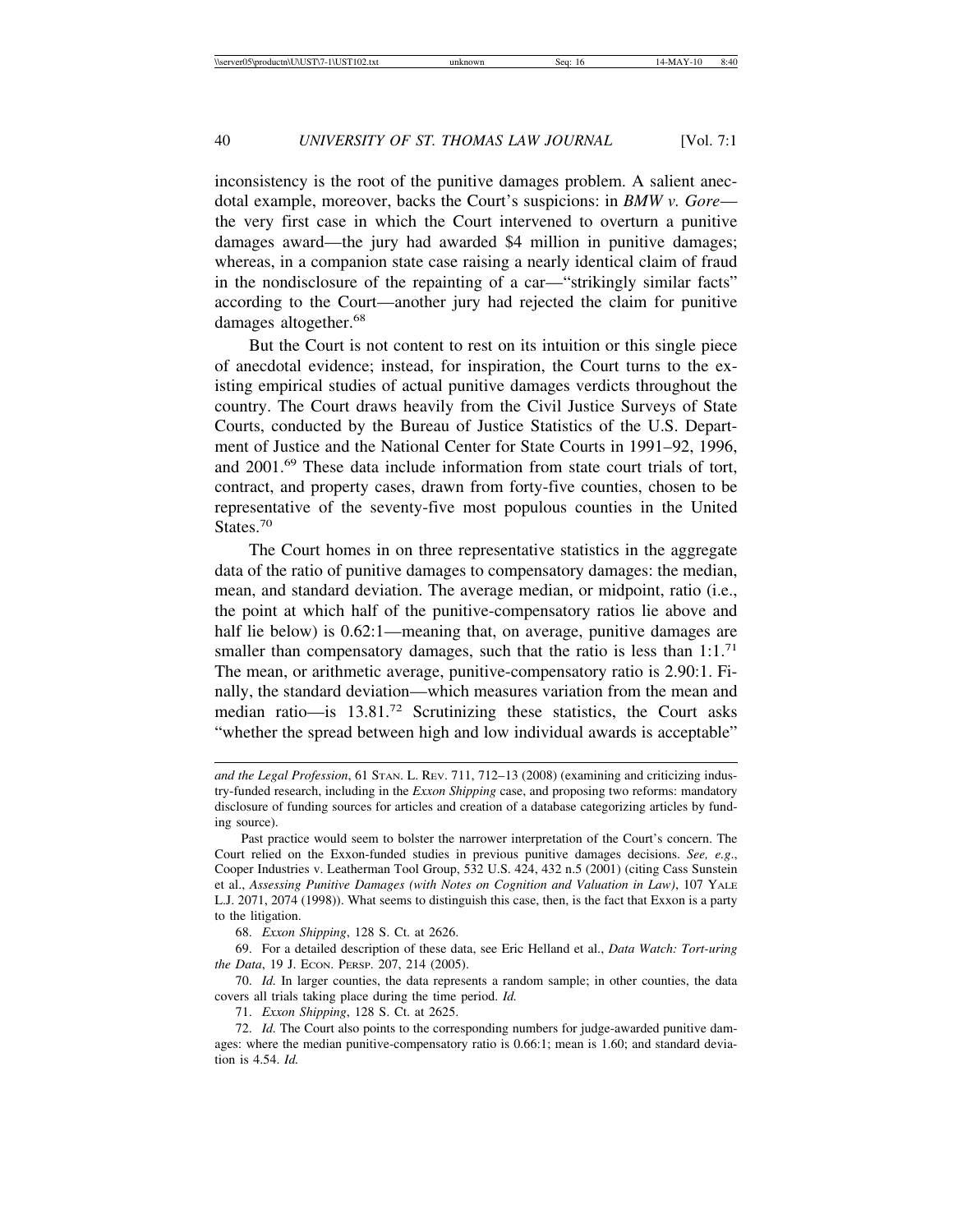and concludes, on the basis of these figures, that the answer is "no."73 The Court is confident that "[e]ven to those of us unsophisticated in statistics, the thrust of these figures is clear: the spread is great, and the outlier cases subject defendants to punitive damages that dwarf the corresponding compensatories."74

What is fairly astounding at this juncture is the fact that, with this statistical analysis, the Court managed to provoke vehement criticisms from *both* camps in the punitive damages empirical debate. Indeed, amidst a raging debate regarding premises, relevant data sources, methodologies, and conclusions in the empirical scholarship, the single point of agreement seems to be that the Court erred.<sup>75</sup> First, there is an unsettling circularity in the Court's reasoning. The Court begins from the premise that the punitive damages remedy is plagued by inherent unpredictability. But if that is so, then it is strange that the Court would rely on data of aggregate actual punitive damages (by assumption, tainted by unpredictability) to set benchmarks for the award of future punitive damages. In other words, having questioned the soundness of the existing schemes for awarding punitive damages, the Court then uses data drawn from these awards to set guidelines for future punitive damages awards.<sup>76</sup> This circularity problem has received quite a bit of attention in the literature, as it impacts upon the feasibility of establishing damages "schedules" to guide the jury in awarding damages—which have been proposed to rein in both punitive damages and noneconomic compensatory damages.<sup>77</sup>

The Court, moreover, draws questionable statistical inferences from the aggregate jury data. The Court made no attempt to disaggregate the underlying factors leading to what it deemed unacceptable variability and spread in the data (as evidenced by a large mean and standard deviation, as compared to the median).<sup>78</sup> In fact, it turns out that the spread in the ratio of

<sup>73.</sup> *Id.*

<sup>74.</sup> *Id.*

<sup>75.</sup> *See* Hersch & Viscusi, *supra* note 17 (critiquing the Court's use of median ratios of punitive to compensatory damages as a basis for setting an upper bound for punitive damages awards); Eisenberg et al., Exxon, *supra* note 57 (arguing that the authors' empirical findings do not support the Court's concern about unpredictability).

<sup>76.</sup> Hersch & Viscusi, *supra* note 17, at 2 ("The rationale for setting any specific value or range of values for the relationship between punitive awards and compensatory awards follows a rather baffling circular reasoning in that it questions the soundness of current punitive damages awards while at the same time using statistics drawn from these awards to set guidelines for future punitive damages awards.").

<sup>77.</sup> *See* Randall R. Bovbjerg et al., *Valuing Life and Limb in Tort: Scheduling "Pain and Suffering"*, 83 NW. U. L. REV. 908, 938 (1989) (proposing "comprehensive scheduling" as a reform for valuing noneconomic compensatory damages); Mark Geistfeld, *Placing a Price on Pain and Suffering: A Method for Helping Juries Determine Tort Damages for Nonmonetary Injuries*, 83 CAL. L. REV. 773, 791–93 (1995) (criticizing reliance on schedules for pain-andsuffering damages).

<sup>78.</sup> There is a separate methodological critique here. Hersch and Viscusi argue that the Court's conclusion about unpredictability "ignores the quite legitimate reasons for why the mean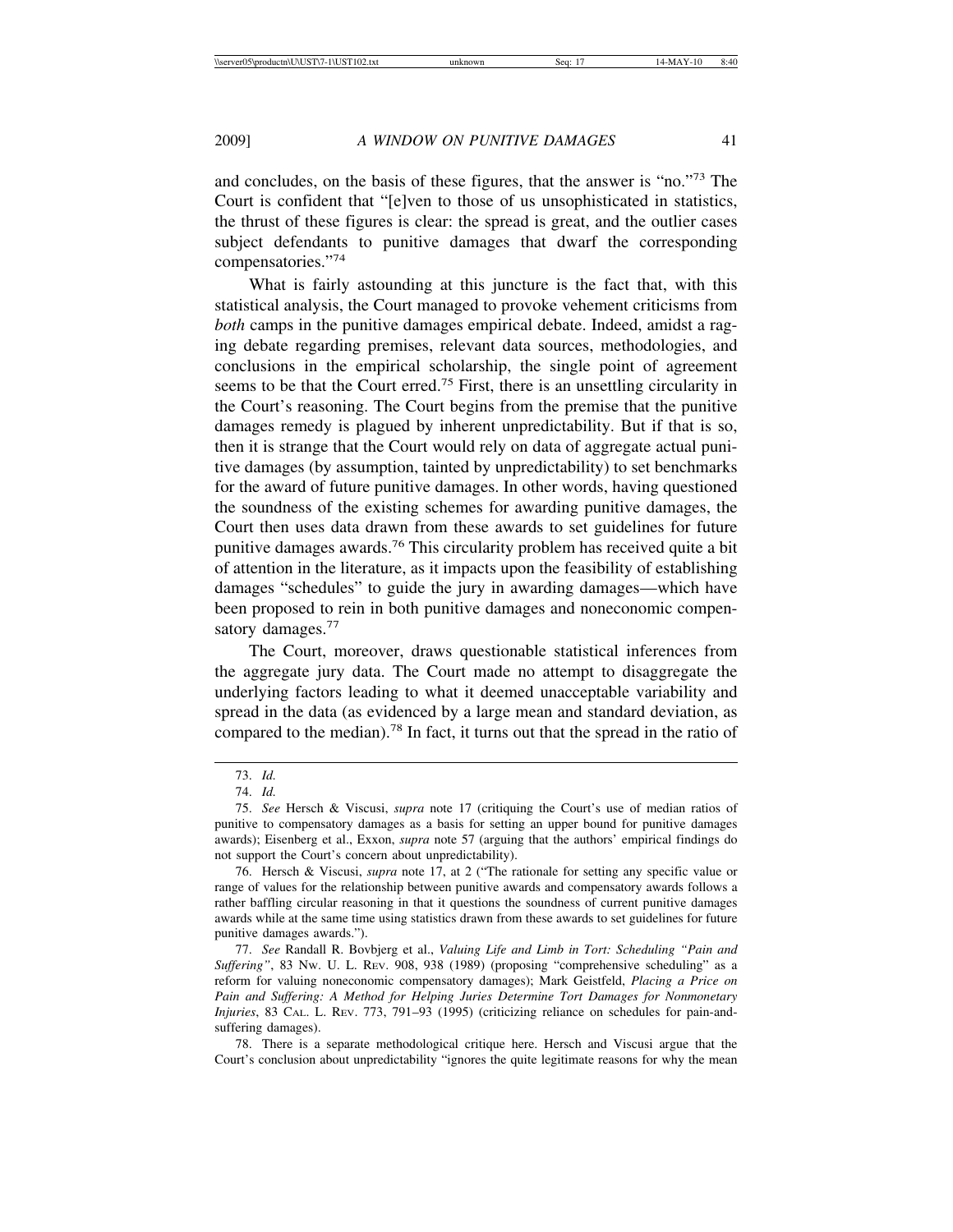punitive to compensatory damages is a function of the size of the compensatory damages. Ted Eisenberg reanalyzed the same data used by the Court. He stratified punitive damages by the size of the accompanying compensatory damage award: (1) \$0 to \$999; (2) \$1,000 to \$9,999; (3) \$10,000 to \$99,999; (4) \$100,000 to \$999,999; (5) \$1,000,000 to \$9,999,999; (6) \$10,000,000 to \$99,999,999; and (7) \$100,000,000 or more.<sup>79</sup> Eisenberg's statistical analysis demonstrates that *all* of the high-mean, high-standard deviation contribution to the mean and standard deviation statistics used by the Court is attributable to cases in which the compensatory damages were less than \$10,000.80 In other words, this category of cases, with very low compensatory damages, is responsible for the entirety of the variability and spread in the aggregate data that the Court picks up. But this is an extremely troubling finding given that the low compensatory damages cases are precisely those in which the Court has recognized that larger ratios may be entirely appropriate.<sup>81</sup> If the unpredictability in the data is cabined to these low compensatory damages cases, then the Court's diagnosis of the general unpredictability in the punitive-compensatory ratio is off-base. $82$ 

#### *C. Solution: 1:1 Ratio*

Undeterred by its rudimentary understanding of statistics, and with undue confidence in its diagnosis of the root unpredictability problem infecting punitive damages awards, the Court proceeds to outline a solution to the problem. En route, the Court canvases "three basic approaches," one verbal and two quantitative. The Court is pessimistic about the prospects of any verbal approach. States have outlined different factors for courts to use when conducting appellate review of punitive damages verdicts, such as culpability, likelihood of detection, and financial gain.83 And, at the trial

might exceed the median," explaining that it is not surprising that the mean ratio is greater than the median ratio, given that "[t]he distribution of possible ratios is truncated from below at zero so that one would expect a relatively longer upper tail of the distribution." Hersch & Viscusi, *supra* note 17, at 10.

<sup>79.</sup> Eisenberg et al., Exxon, *supra* note 57, at 15.

<sup>80.</sup> *Id.* at 16.

<sup>81.</sup> BMW v. Gore, 517 U.S. 559, 582 (1996); State Farm v. Campbell, 538 U.S. 408, 425 (2003).

<sup>82.</sup> Nor does this mean that unpredictability may not be at the root of a different issue. Hersch and Viscusi argue that "blockbuster" awards—that is, awards of at least \$100 million—are poorly represented within the Civil Justice Survey datasets, and that if "the Court used the blockbuster cases as the reference point, it would have reached a quite different assessment of the ratio of punitive damages to compensatory damages." Hersch & Viscusi, *supra* note 17, at 13–14; *see also* Viscusi, *The Blockbuster Punitive Damages Awards*, *supra* note 55 (reporting the list of all blockbuster cases through 2003). *But see* Eisenberg & Wells, *supra* note 57 (arguing that a strong association exists between blockbuster punitive damages awards and compensatory damages awards).

<sup>83.</sup> *See, e.g.*, Bowden v. Caldor, Inc., 710 A.2d 267, 277–84 (Md. 1998) (stating nine review factors including "degree of heinousness" and "the deterrence value of the amount awarded"); Green Oil Co. v. Hornsby, 539 So. 2d 218, 223–24 (Ala. 1989) (stating seven general criteria,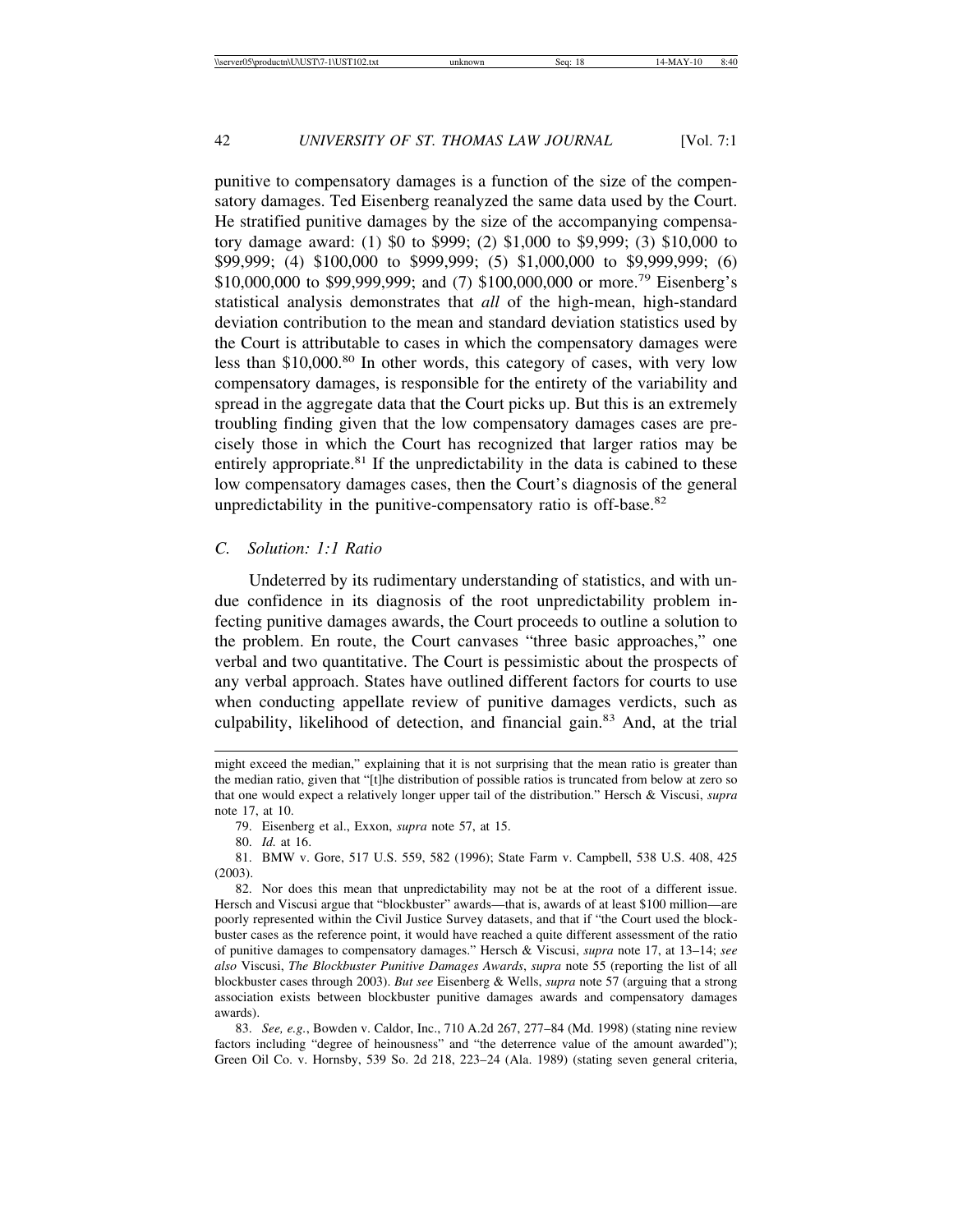level, states provide pattern jury instructions. But, as the Court notes, jury instructions typically provide scant specific guidance.84 In the end, the Court concludes that "[i]nstructions can go just so far in promoting systemic consistency when awards are not tied to specifically proven items of damage (the cost of medical treatment, say)."<sup>85</sup>

The Court then turns to consider quantitative approaches. States have experimented with two basic types of limits on punitive damages—hard dollar caps and punitive-compensatory ratios or maximum multipliers.<sup>86</sup> The Court is less sanguine about the former approach, given the need for ongoing adjustments due to inflation and changing circumstances—tasks far better suited for a legislature than for a court.<sup>87</sup> The Court settles on the ratio approach.<sup>88</sup> At this point, alchemy seems to guide the Court towards the precise 1:1 ratio. Whereas most states adopt either a 3:1 or 2:1 ratio, the Court is worried that such ratios include the most egregious cases as well as the "run of the mill" punitive damages cases.<sup>89</sup> Given the Court's view that Exxon's conduct was reprehensible, but not willful and wanton, the Court is hesitant to adopt such a range.<sup>90</sup> Coincidentally, it settles on the same 1:1 ratio to which it was attracted in its earlier constitutional due process cases.91 The choice also rests heavily on the Court's (misguided) statistical analysis—thus blurring the divide between the Court's policy-driven analysis and its constitutional review of punitive damages.<sup>92</sup>

84. In Alabama, for example, the jury is told to consider "the character and degree of the wrong as shown by the evidence in the case, and the necessity of preventing similar wrongs." *Exxon Shipping*, 128 S. Ct. at 2627–28 (citing 1 ALA. PATTERN JURY INSTR., CIVIL, NO. § 23.21 (Supp. 2007)). In Maryland, juries are told that a punitive damages award should be: "[i]n an amount that will deter the defendant and others from similar conduct," and "[p]roportionate to the wrongfulness of the defendant's conduct and the defendant's ability to pay," but not "designed to bankrupt or financially destroy a defendant." *Id.* at 2627 (citing MD. CIVIL PATTERN JURY INSTR., Civil, No. 10:13 (4th ed. 2007)).

85. *Id*. at 2628. Notwithstanding the Court's pessimism, some commentators remain steadfast in their conviction that detailed written jury instructions could solve the unpredictability problem. *See, e.g*., Vidmar & Wolfe, *supra* note 83, at 318–24.

86. *See* Catherine M. Sharkey & Jonathan Klick, *The Fungibility of Damage Awards: Punitive Damage Caps and Substitution* 31–33 (Columbia Law and Economics Working Paper No. 298, 2007), *available at* http://ssrn.com/abstract=912256 (providing comprehensive lists of both types of state punitive damages limitations).

87. *Exxon Shipping*, 128 S. Ct. at 2629.

88. *Id.*

89. *Id.* at 2631.

- 91. *Id.* at 2633; *see supra* note 11 and accompanying text.
- 92. *See Exxon Shipping*, 128 S. Ct. at 2632–33.

including "the degree of reprehensibility of the defendant's conduct," whether "the wrongful conduct was profitable to the defendant," and the "financial position of the defendant"); *see also* Neil Vidmar & Matthew W. Wolfe, *Fairness Through Guidance: Jury Instruction on Punitive Damages After* Philip Morris v. Williams, 2 CHARLESTON L. REV. 307, 316–24 (2008) (explaining that jury instructions after *Williams* "offered only the most general guidelines" for awarding punitive damages, and proposing model written instructions for punitive damages).

<sup>90.</sup> *Id.* at 2631–32.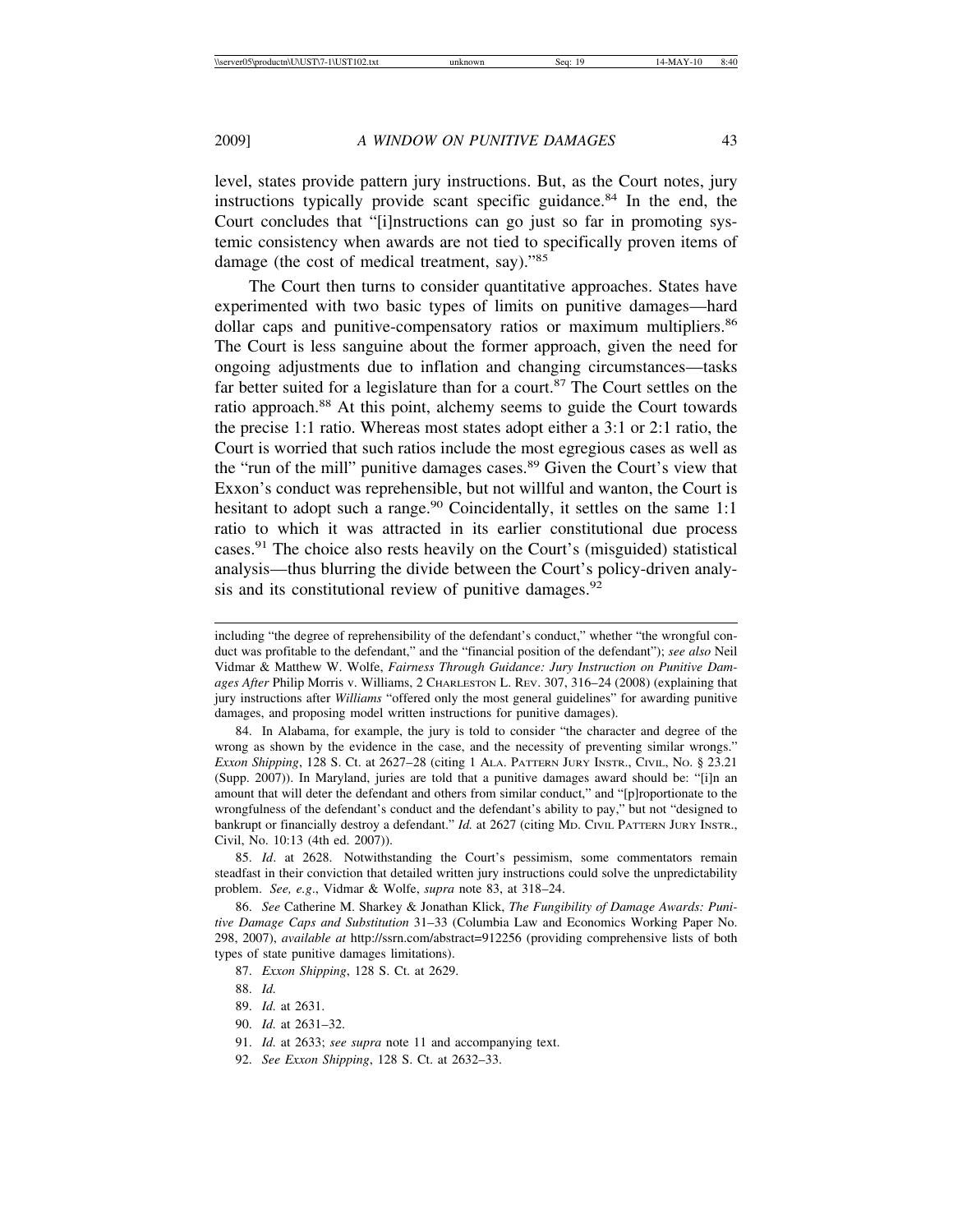In reaching its solution, the Court evokes a comparison with criminal sentencing guidelines. According to the Court, "[t]he points of similarity [with criminal sentencing] are obvious."<sup>93</sup> The Court lauds the move over the past twenty-five years from an "indeterminate" system to a "system of detailed guidelines tied to exactly quantified sentencing results" and seems to encourage states in that direction.<sup>94</sup> To the Court's mind, little separates punitive damages from criminal fines and penalties; so the guidelines solution for restraining discretion in the criminal context would seem to apply full force in the civil context. Leaving to one side the myriad questions and criticisms regarding the efficacy of the guidelines solution in the criminal sentencing context,  $95$  what is perhaps most astonishing (although less readily perceptible) is how the Court seizes the reins to define *the* legitimate state interest in punitive damages: retributive punishment.

#### III. LOOMING ISSUES

In making its pronouncements regarding punitive damages as a common law remedy, the Court raised more questions than it answered. How far would its zeal to control unpredictability in the civil justice system be taken? What to make of the seemingly unique procedural feature of the *Exxon Shipping* case, where the plaintiffs were bound together in a mandatory punitive damages class action? And, finally, what are the implications for the Court's having elevated a singular goal (retributive punishment) of punitive damages, by equating punitive damages and criminal sentencing, for future state judicial and legislative responses?

#### *A. Unpredictability*

The U.S. Supreme Court's diagnosis of the core ill of punitive damages as inherent unpredictability can be linked to the Court's broader project of reining in the vagaries of jury decisionmaking via procedural reform

<sup>93.</sup> *Id.* at 2628.

<sup>94.</sup> *Id.*; *see also* Jeffrey L. Fisher, *The Exxon Valdez Case and Regularizing Punishment*, 26 ALASKA L. REV. 1, 39–43 (2009) (explaining that states may set up such guidelines which, in the end, would allow state courts to uphold larger ratios of punitive damages to compensatory damages); Leo M. Romero, *Punishment for Ecological Disasters: Punitive Damages and/or Criminal Sanctions*, 7 U. ST. THOMAS L.J. 154, 170–73 (2009).

<sup>95.</sup> *See, e.g.*, Douglas A. Berman, *Distinguishing Offense Conduct and Offender Characteristics in Modern Sentencing Reforms*, 58 STAN. L. REV. 277, 280–85, 288–91 (2005) (lamenting that the Federal Sentencing Guidelines limited judges' opportunity to consider offender characteristics in sentencing, and proposing reforms that would decrease the Guidelines' emphasis on "offense conduct"); Daniel J. Freed, *Federal Sentencing in the Wake of Guidelines: Unacceptable Limits on the Discretion of Sentencers*, 101 YALE L.J. 1681, 1683–84 (1992) (criticizing the Federal Sentencing Guidelines for not providing discretion to "judges, prosecutors, defense attorneys, and probation officers, [who] find themselves torn between allegiance to rigid rules and an urge to do justice in individual cases").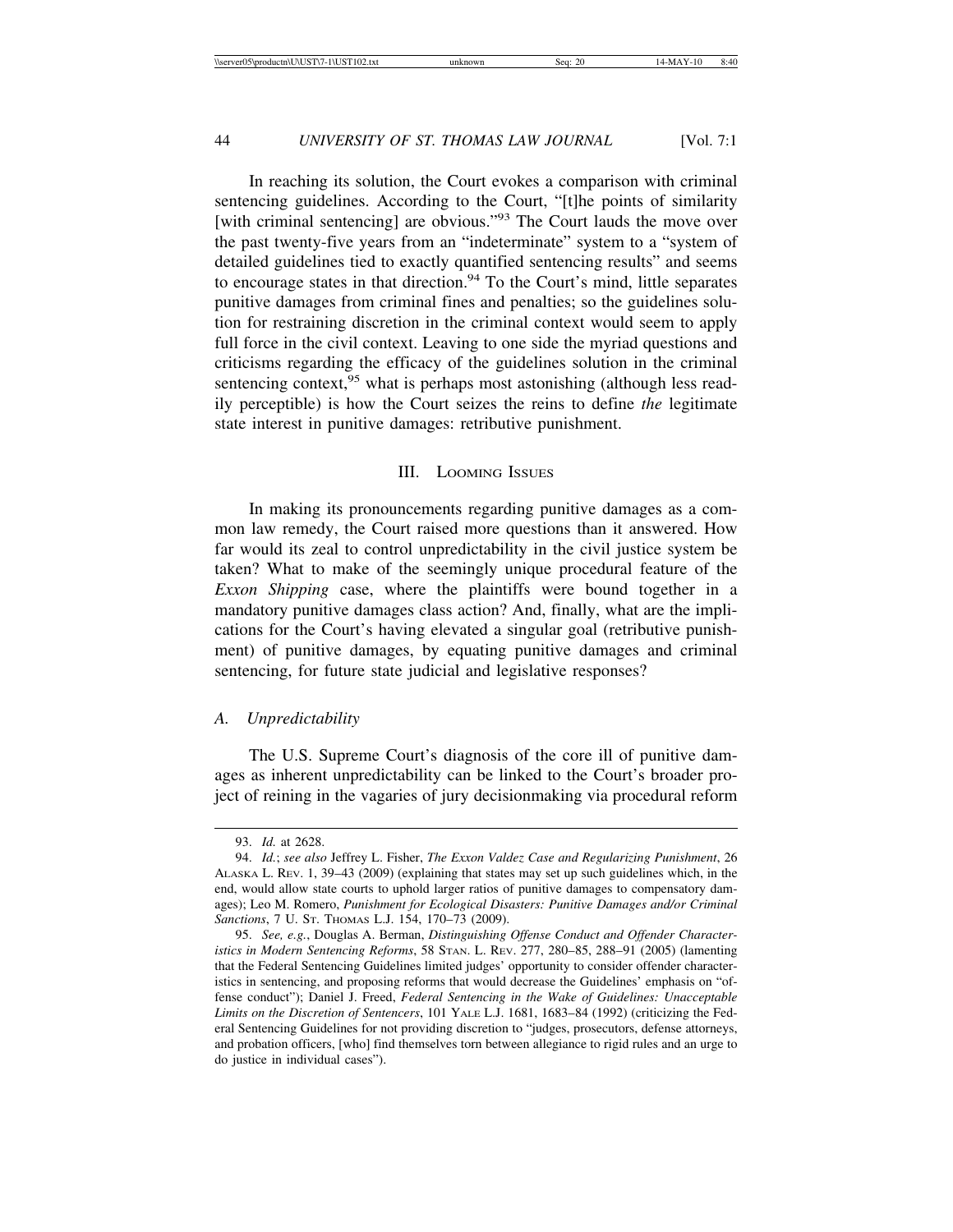in civil litigation.<sup>96</sup> The unpredictability diagnosis has profound implications, if taken to its logical end. Surely, the same unpredictability that taints the jury's punitive damages decision-making process would surface in the jury's determination of noneconomic compensatory damages, such as painand-suffering damages. Indeed, in one case before the Washington Court of Appeals, a party attempted (ultimately unsuccessfully) to cite *Exxon Shipping* to call into question general damages, as opposed to specific damages.<sup>97</sup> Such challenges to noneconomic damages may proliferate. These "soft" damages have long been the target of various reforms, such as refined jury instructions and damages schedules, aimed at tempering wide variation in similar cases.<sup>98</sup> But recall the U.S. Supreme Court's skepticism towards jury instructions in realms where award amounts are not tied to specifically proven damages, such as the medical costs and lost wages components of economic compensatory damages.<sup>99</sup> Is the Court giving a tacit endorsement of damages schedules in the realm of noneconomic compensatory damages? How far would the Court push its encouragement of the sentencing guidelines model? One could draw a sharp criminal-civil distinction, with punitive damages falling on the criminal side of the line, and noneconomic compensatory damages remaining firmly on the civil.<sup>100</sup> Of course, in the constitutional due process cases, the domain of the Court's intervention is limited to what it perceives as the quasi-criminal realm of punitive damages.

97. Rosander v. Nightrunners, 196 P.3d 711, 719 (Wash. Ct. App. 2008). The court did not accept this argument, however, explaining that because *Exxon Shipping* ruled only "on limits of punitive damages only under *maritime* law" it was inapposite. *Id.*

98. *See, e.g.*, Catherine M. Sharkey, *Unintended Consequences of Medical Malpractice Damages Caps*, 80 N.Y.U. L. REV. 391, 396–417 (2005) (providing a survey of medical malpractice damages caps); Geistfeld, *supra* note 77 (recommending that juries assess damages for pain and suffering through an ex ante perspective, asking how much they would pay to eliminate the risk that caused the injury); Bovbjerg et al., *supra* note 77 (proposing "alternative frameworks to perfect the valuation of non-economic damages," including "comprehensive scheduling").

99. *See supra* notes 84–85 and accompanying text.

100. Or, alternatively, the Court could recognize the retributive-nonretributive distinction emphasized by my account of punitive damages. *See* Sharkey, *supra* note 17, at 356–72; Sharkey, *supra* note 27, at 470–71; *see also* Colby, *supra* note 53, at 455 n.281.

<sup>96.</sup> Notably, Justice Souter, author of the majority opinion in *Exxon Shipping*, also penned the majority opinions in two seminal opinions that likewise had the effect of removing decisionmaking authority from the jury in particular areas of the law. *See* Markman v. Westview Instruments, Inc., 517 U.S. 370, 372, 388 (1996) (holding that the construction of a patent claim is "exclusively within the province of the court" on the ground that "judges, not juries, are the better suited to find the acquired meaning of patent terms"); Bell Atlantic Corp. v. Twombly, 550 U.S. 544, 555–58 (2007) (articulating a heightened "plausibility" standard for antitrust conspiracy claims to withstand dismissal). *See also* Arthur R. Miller, *The Pretrial Rush to Judgment: Are the "Litigation Explosion," "Liability Crisis," and Efficiency Cliches Eroding Our Day in Court and Jury Trial Commitments?*, 78 N.Y.U. L. REV. 982 (2003) (arguing that "invocations of complexity or uniformity exceptions or assumptions as to efficiency and policy preferences, let alone resort to the 'litigation explosion' and 'liability crisis' bromides, as rationales for limiting access to trial and jury adjudication must be cabined").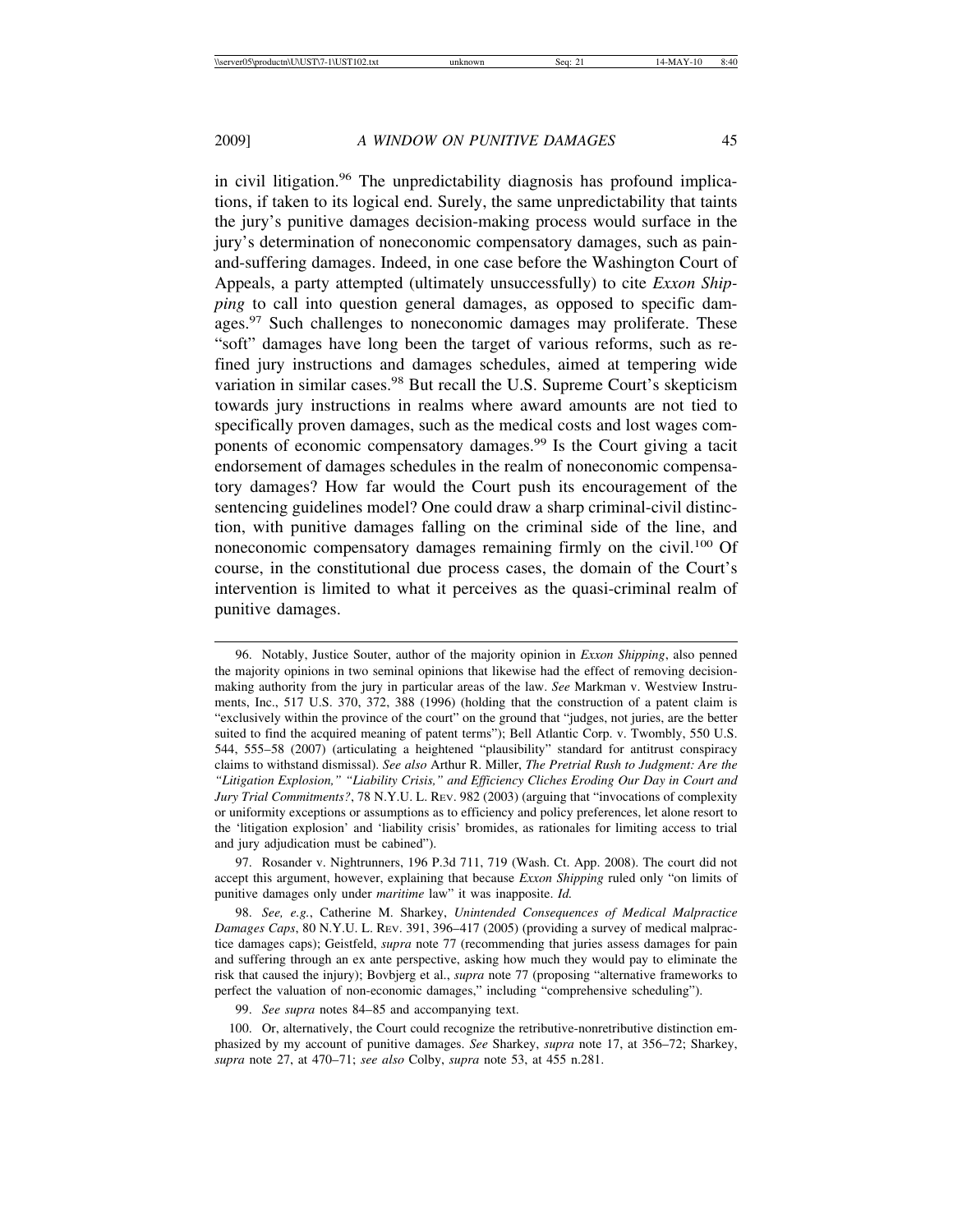But, unpredictability cuts across both spheres and would suggest a far wider damages reform agenda.<sup>101</sup> Moreover, as a policy matter, the prospects of combating unpredictability with a single-minded focus on a single category of damages (punitive damages) are dim, particularly in light of the fungibility of damages categories. Emerging empirical (and anecdotal) evidence confirms a substitution effect—efforts to restrain punitive damages via caps and limits lead to increases in compensatory damages (primarily in the noneconomic, pain-and-suffering categories).<sup>102</sup> This substitution effect would predict that, given the Court's heightened attention to the ratio of punitive to compensatory damages, plaintiffs and their attorneys would devote additional resources and effort to bolstering the compensatory denominator.<sup>103</sup>

#### *B. Punitive Damages and Class Actions*

*Exxon Shipping* provided the U.S. Supreme Court with a unique platform to address the issue of punitive damages as a common law remedy given the jurisdictional posture as a federal admiralty case. *Exxon Shipping* was unique on another dimension as well: unlike the previous constitutional due process cases, each of which in essence involved a single plaintiff raising an individual claim against the defendant, in *Exxon Shipping*, the plaintiffs were part of a mandatory, non-opt-out punitive damages class.<sup>104</sup> The issue of the classwide award of punitive damages was not front and center before the Court, but it lurks in the background as a reminder of the unaddressed link between punitive damages and class actions.<sup>105</sup>

<sup>101.</sup> *See* Mark Geistfeld, *Constitutional Tort Reform*, 38 LOY. L.A. L. REV. 1093, 1094 (2005) (arguing that while constitutional tort reform has been limited to punitive damages, "[o]ther important tort practices raise the same sort of due process concerns," which means that "[t]he Court's punitive damages jurisprudence may . . . provide the foundation for a new type of broadbased tort reform"); Sharkey, *supra* note 56, at 398–407 (critiquing the broad reform agenda embraced by Sunstein et al. in *How Juries Decide*, which included "the expulsion of the jury from the punitive damages determination," and suggesting that the authors' empirical findings about the jury's inability to "translate" retribution into punitive damages would seem to raise similar concerns about noneconomic compensatory damages).

<sup>102.</sup> *See* Catherine M. Sharkey, *Crossing the Punitive-Compensatory Divide*, *in* CIVIL JURIES AND CIVIL JUSTICE: PSYCHOLOGICAL AND LEGAL PERSPECTIVES 79 (Brian Bornstein et al. ed., 2008); Sharkey & Klick, *supra* note 86.

<sup>103.</sup> *See* Sharkey, *supra* note 102, at 80–104 (uncovering judicial recognition of "substitution" and describing experimental mock jury studies that provide empirical evidence about the phenomenon); Sharkey & Klick, *supra* note 86, at 5–20 (finding that existence of caps on punitive damages are associated with increases in compensatory damage awards).

<sup>104.</sup> Judge Jack Weinstein was an innovator with respect to certifying a mandatory punitive damages class under Federal Rule of Civil Procedure 23(b)(1)(B) in the Agent Orange litigation. *See In re* Agent Orange Prod. Liab. Litig., 100 F.R.D. 718, 728 (E.D.N.Y. 1983) ("There must . . . be some limit, either as a matter of policy or as a matter of due process, to the amount of times defendants may be punished for a single transaction."), *mandamus denied sub nom. In re* Diamond Shamrock Chem. Co., 725 F.2d 858 (2d Cir. 1984).

<sup>105.</sup> Sharkey, *supra* note 17, at 402–14; Elizabeth Cabraser & Robert Nelson, *Class Action Treatment of Punitive Damages Issues After* Philip Morris v. Williams*: We Can Get There from*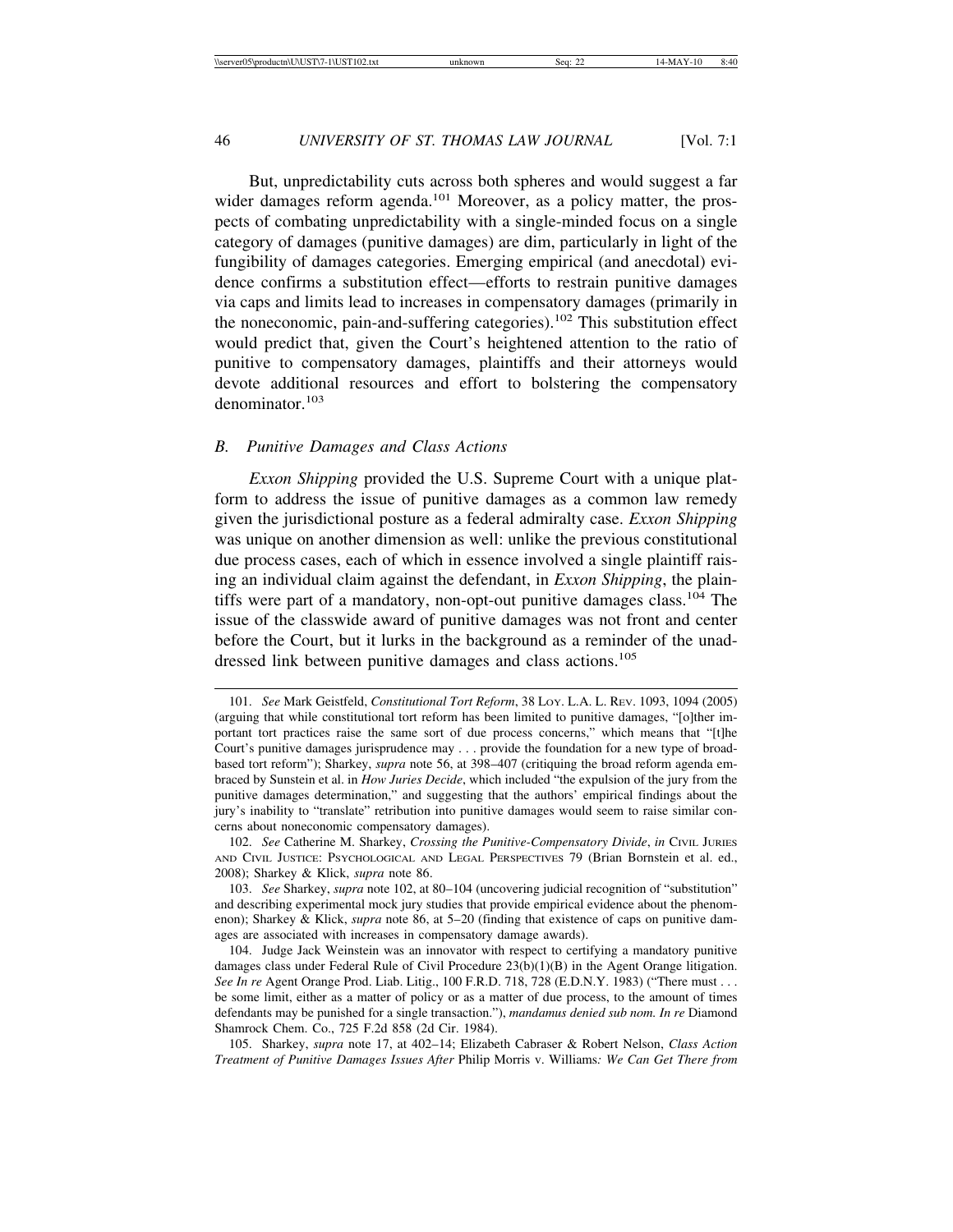In *Exxon Shipping*, defendant Exxon specifically requested certification of a mandatory, non-opt-out class of more than 32,000 commercial fisherman, Native Alaskan, and landowner plaintiffs for the purpose of determining punitive damages.<sup>106</sup> Exxon argued that the proposed class satisfied Federal Rule of Civil Procedure 23(b)(1)(B), which is premised upon the existence of a "limited fund" out of which all claims must be satisfied, such that the resolution of individual class members' claims would inevitably affect the disposition of other members' claims.<sup>107</sup> Exxon premised its argument on the "limited punishment" theory—namely, that constitutional due process imposes an upper limit on the total aggregate amount of punitive damages Exxon faces for a single act, such that "if one jury has made an award of punitive damages in an amount such that . . . it equals the amount necessary to accomplish the goals of punishment and deterrence, then subsequent juries may not make additional awards of punitive damages without infringing the substantive limitations on punitive damages set by the due process clause."<sup>108</sup> Notwithstanding plaintiffs' opposition,<sup>109</sup> the federal district court approved the mandatory punitive damages class, accepting Exxon's argument that "due process places a limit on punitive dam-

106. *See* Class Action Counterclaim for Declaratory Relief, *In re* the Exxon Valdez, No. A89- 095-CV (D. Alaska Jan. 28, 1994).

107. *See* Fed. R. Civ. P. 23(b)(1)(B) (justifying class action in situations where alternative individual actions present a risk of "adjudications with respect to individual members of the class which would as a practical matter be dispositive of the interests of the other members not parties to the adjudications or substantially impair or impede their ability to protect their interests").

108. Class Action Counterclaim for Declaratory Relief, *supra* note 106, at 9. Exxon elaborated:

Multiple punitive damages trials thus mean that the action of one jury (in the first case to go to judgment) will necessarily affect the amount of the award that can be made to class members in all subsequent trials, and (if the award by the first jury is sufficiently large) may prevent subsequent juries from awarding any punitive damages at all. All or most of the constitutionally permissible punitive damages would be awarded to class members who were parties to the first trial, while class members who are participants in subsequent trials will receive either a reduced amount, or nothing.

*Id.* at 9–10.

109. *See, e.g.*, Plaintiffs' Joint Memorandum in Opposition to "Motion of Defendants Exxon Corporation (D-1) and Exxon Shipping Company (D-2) for Leave to File Class Action Counterclaim" and in Opposition to "Motion by Defendants and Counterclaimants Exxon Corporation (D-1) and Exxon Shipping Company (D-2) to Certify Mandatory Punitive Damage Class Pursuant to Fed. R. Civ. P. 23(b)(1)(B)" at 2, *In re* the Exxon Valdez, No. A-89-095-CV (D. Alaska, Feb. 11, 1994) (arguing that the court did not have discretion to certify a Rule  $23(b)(1)(B)$  punitive damages class because Exxon's "limited punishment" theory was "contrary to settled law, and application of it here would violate the Anti-Injunction Act"); State Court Plaintiffs' Amicus Curiae Brief in Opposition to Exxon Corporation's and Exxon Shipping Company's Motion to Certify Mandatory Punitive Damage Class Pursuant to Fed. R. Civ. P. 23(b)(1)(B) at 5–6, *In re* the Exxon Valdez, No. A-89-095-CV (D. Alaska, Feb. 11, 1994) ("Subjecting Exxon to a punitive damages trial in state court as well as in federal court does not violate due process, because both courts have in place procedures to ensure the awards are not excessive.").

*Here*, 2 CHARLESTON L. REV. 407, 409 (2008) (arguing that in cases where there are many victims, the punitive and deterrent purposes of punitive damages may be achieved through class actions).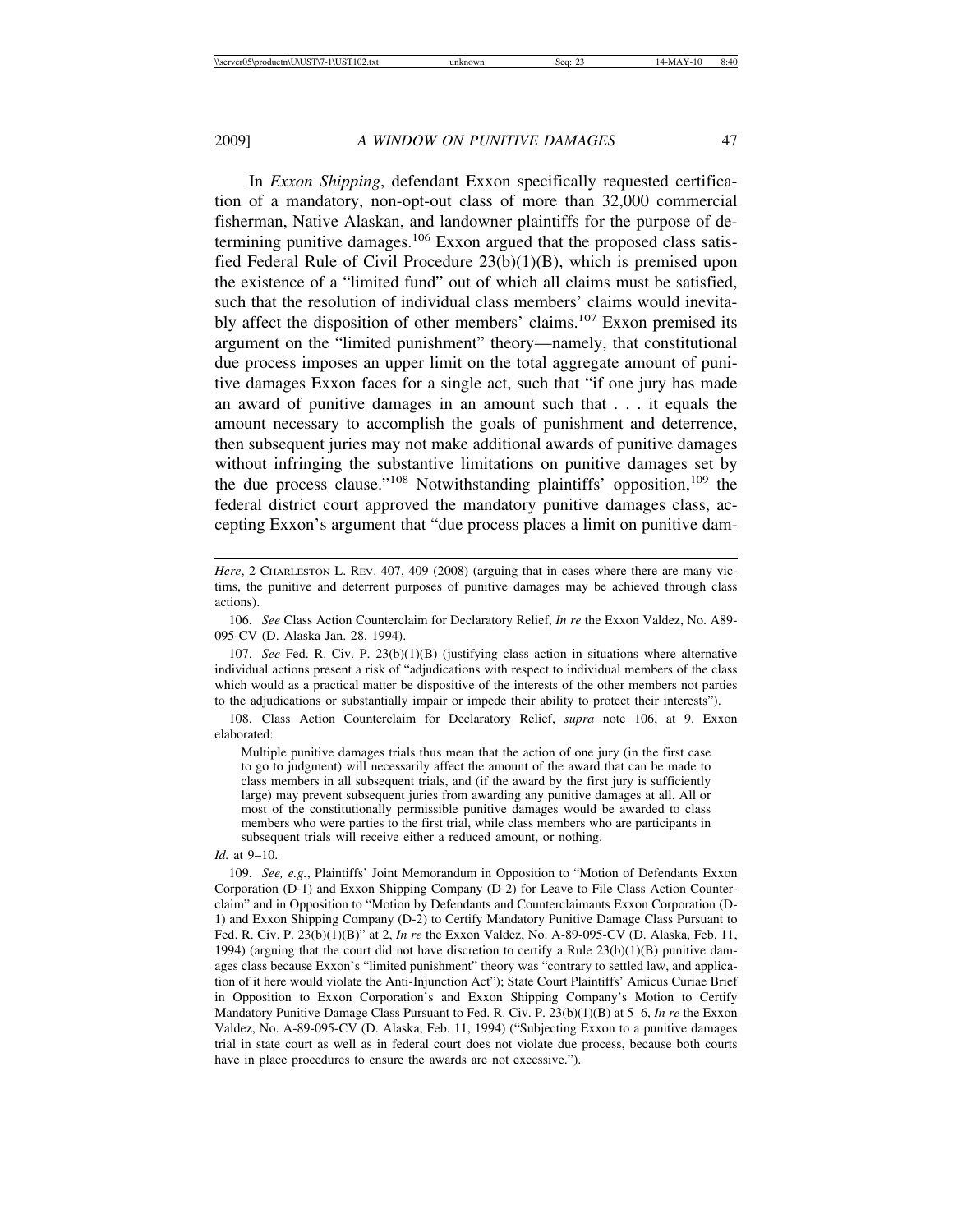ages and, in substance creates a limited fund from which punitive damages may be awarded."<sup>110</sup>

Classwide determination of punitive damages is a controversial notion, albeit one typically staunchly resisted by defendants. Plaintiffs tried such a maneuver in the tobacco context, arguing that the existence of a due process limit on total punitive damages created a limited fund, thus fitting the model of the mandatory, non-opt-out class action.111 But, in *In re Simon II*, the Second Circuit rejected the creative attempt, suggesting that certifying a punitive damages class was "putting the cart before the horse," and inappropriate given the necessity of determining individualized compensatory damages as an initial matter. $112$ 

Defendant's strategy in *Exxon Shipping* was quite distinct from that of the tobacco defendants—or any of the defendants involved in the singleplaintiff cases previously before the U.S. Supreme Court. *Exxon Shipping* represents the paradigm of the single-event mass disaster affecting myriad potential plaintiffs. The "singular nature of the spill" created a "unique and compelling" case for mandatory certification of a punitive damages class.<sup>113</sup> As the federal district court reasoned, "[t]hese cases are not spread all over the country where the different laws of many states would apply—as in a product liability situation. In the case at bar, the logistics of compliance with the requirements of Rule  $23(b)(1)(B)$  are much simpler because of the singular nature of the spill."<sup>114</sup> In sharp contrast, the paradigm of the previous constitutional due process trilogy of cases before the U.S. Supreme Court was that of a single products liability plaintiff raising, in essence, a claim for classwide punitive damages, with the threat that future individual plaintiffs could seek punitive damages for similar wrongful conduct.<sup>115</sup>

114. *Id.* at 10–11.

115. *See* Sharkey, *supra* note 17, at 350 ("*State Farm* represents an emerging paradigm in punitive damages cases: a single or multiplaintiff case in which, in effect, 'classwide' punitive

<sup>110.</sup> Order No. 180 Supplement (Decision Regarding Certification of Mandatory Punitive Damages Class) at 9, *In re* the Exxon Valdez, No. A-89-095-CV (D. Alaska, Mar. 8, 1994) (explaining the court's reasons for granting conditional preliminary approval for certification of a mandatory punitive damages class); *see also* Order No. 204 Supplement (Final Certification of Mandatory Punitive Damage Class) at 6, *In re* the Exxon Valdez, No. A-89-095-CV (D. Alaska, Apr. 15, 1994) (explaining the court's reasons for granting final approval of the mandatory punitive damages class, and stating that "the due process clause of the Fourteenth Amendment also imposes substantive limits on punitive damages"). In Order No. 204 Supplement, the court added that "[t]he objectors [to the court's preliminary approval for certification] have failed to convince the court that a mandatory punitive damages class is not the surest and most direct means of limiting punitive damages to those necessary to punish and deter and to limit punitive damages to those which are constitutionally permissible." *Id.*

<sup>111.</sup> *In re* Simon II, 407 F.3d 125, 127 (2d Cir. 2005).

<sup>112.</sup> *Id.* at 138.

<sup>113.</sup> Decision Regarding Certification of Mandatory Punitive Damages Class, *supra* note 110, at 10 ("The reasons for certifying a punitive damages class under a 'limited punishment' theory are, perhaps, more unique and compelling in this case than in any other. Unlike the majority of mass tort class actions, this case involves an unusual convergence of identity of occurrence, law, and fact.").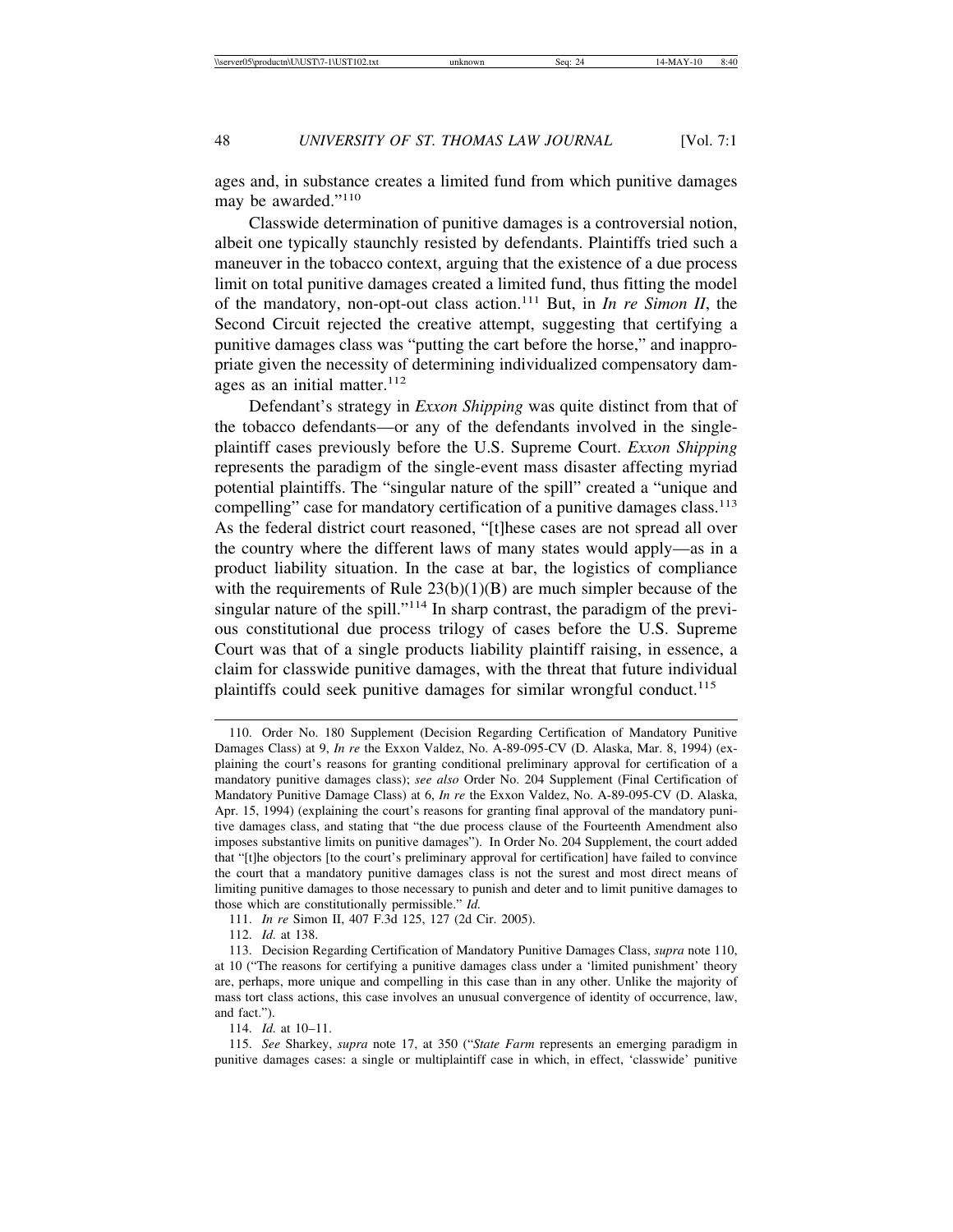The Court has yet to address the link between punitive damages and class actions.116 In its trilogy of due process cases, the Court has been concerned about the "multiple punitive damages problem"—namely that a single defendant would be called upon to pay punitive damages over and over for the same wrongdoing.117 The Court responded by trying to limit the punitive damages in each case to the specific harm directed to the particular plaintiff in the case.<sup>118</sup> The Court, moreover, has cautioned lower courts to be on guard against allowing juries to award punitive damages on account of harms to others.<sup>119</sup>

But this particular problem could have been addressed if the Court recognized and endorsed the "limited punishment" punitive damages class action, whereby all the affected individuals would be before the Court as absent class members.120 In other words, if the problem is that of awarding classwide damages in a single-plaintiff case, then the solution of the punitive damages class presents itself. The class action solution, moreover, would mitigate the Court's concern about unpredictability. Treating similarly-situated plaintiffs as a class eliminates the possibility of inconsistent verdicts across those similarly-situated plaintiffs.

But, as Francis McGovern reminds, "[b]y most conventional wisdom, there is little future for plaintiffs or defendants who desire to resolve punitive damages claims globally using the procedural vehicle of a class action."121 The U.S. Supreme Court's decision in *Ortiz v. Fibreboard*<sup>122</sup>

116. *See, e.g.*, Sharkey, *supra* note 17, at 430, 431–32 ("The Supreme Court, while demonstrating grave fear of the extraterritorial scope of punishment, has not expressed similar misgivings about the scope of remediation with respect to class action lawsuits extending to citizens of more than one state, at least so long as the requirements of Rule 23 are met. . . . Moreover, lower federal courts may increasingly push the Court toward reconciling its principles of extraterritoriality in the punitive damages and class action spheres.").

117. *See, e.g.*, State Farm Mut. Ins. Co. v. Campbell, 538 U.S. 408, 423 (2003) (explaining that punishment based on "[a] defendant's dissimilar acts, independent from the acts upon which liability was premised . . . . creates the possibility of multiple punitive damages awards for the same conduct; for in the usual case nonparties are not bound by the judgment some other plaintiff obtains"); BMW v. Gore, 517 U.S. 559, 593 (1996) (Breyer, J., concurring) ("Larger damages might also 'double count' by including in the punitive damages award some of the compensatory, or punitive, damages that subsequent plaintiffs would also recover.").

118. *See Gore*, 517 U.S. at 582, 585; *Campbell*, 538 U.S. at 423–24.

119. *See* Philip Morris USA v. Williams, 549 U.S. 346, 357–58 (2007).

120. This doctrinal choice, moreover, would require the Court to construe Rule 23(b)(1)(B) as capacious enough to embrace the punitive-damages class action. *See infra* text accompanying notes 121–23.

121. Francis E. McGovern, *Punitive Damages and Class Actions*, 70 LA. L. REV. 435, 435 (2010); *see also* Colby, *supra* note 15, at 662–63 (arguing that "there are a number of significant impediments to the use of the class action device to resolve punitive damages claims arising out of a single course of conduct," including the fact that "even where the defendant's conduct was

damages are assessed on a statewide or nationwide scale."); *see also* Richard A. Nagareda, *Embedded Aggregation in Civil Litigation*, 95 CORNELL L. REV. (forthcoming Sept. 2010), draft at 5–6, 22–40, *available at* http://papers.ssrn.com/sol3/papers.cfm?abstract\_id=1506460 (analyzing *Williams* as an example of "embedded aggregation," a case where an individual litigation implicates the rights of nonparties).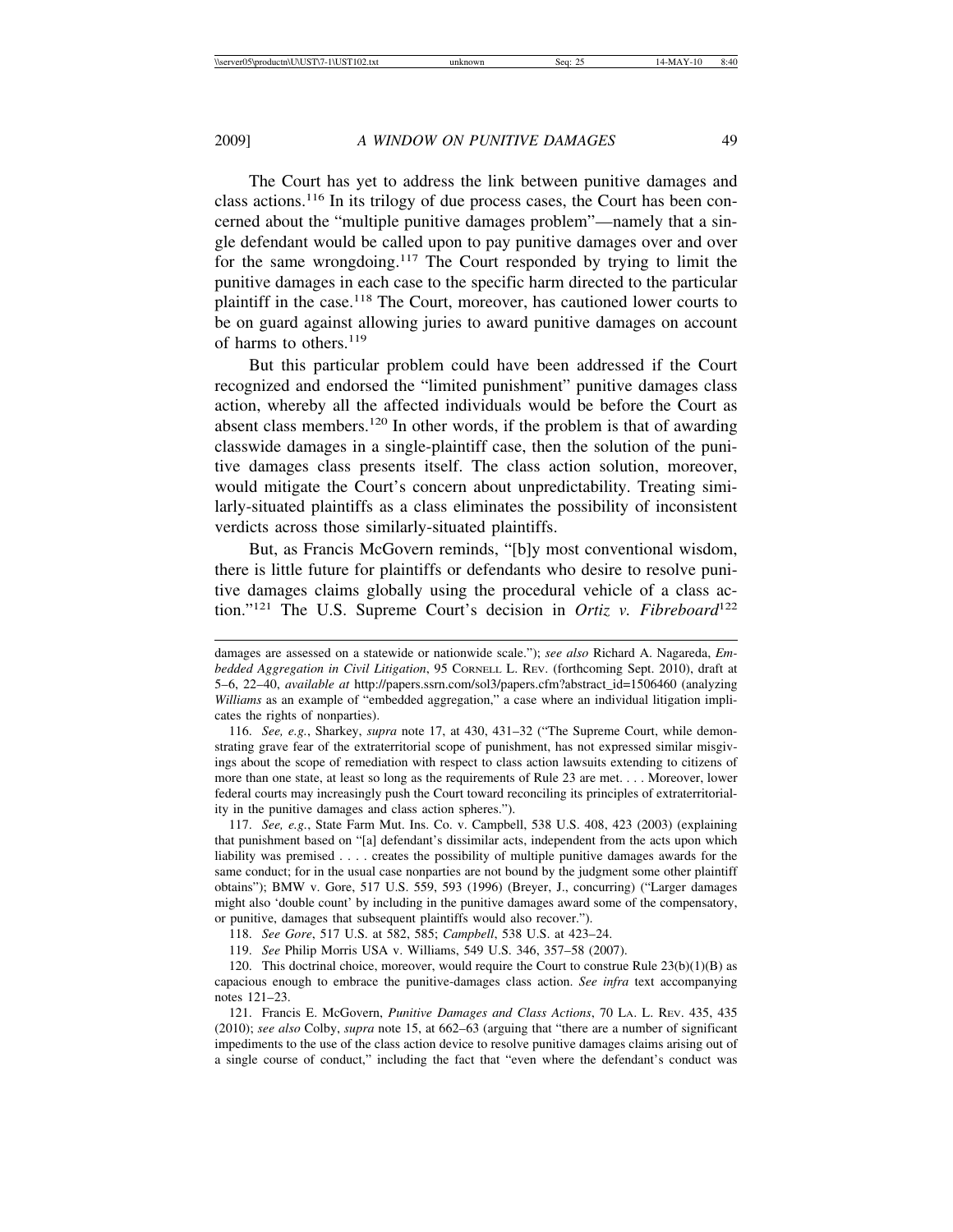clamps down significantly on adventuresome applications of Rule  $23(b)(1)(B)$ , and signals strong bias against class certification and in favor of individual litigation in future mass torts.<sup>123</sup>

The ability to certify a punitive damages class going forward rests upon a distinctly societal notion of punitive damages.<sup>124</sup> There is much to recommend such a characterization: individual plaintiffs have no vested entitlement or right to punitive damages, as opposed to compensatory damages.<sup>125</sup> Indeed, the state can take away a portion of the punitive damages award for use in the treasury or a specified fund; punitive damages, moreover, are taxed, whereas compensatory damages are not.<sup>126</sup>

But, in its due process punitive damages jurisprudence, the Court has insisted upon the individual retributive nature of punitive damages, with its most emphatic statement in *Williams*. 127 Richard Nagareda, among others, has argued that *Williams* is at fundamental odds with certification of classwide punitive damages.<sup>128</sup> The Court did not have to confront this tension

124. *See, e.g.*, *In re* Simon II, 211 F.R.D. 86, 104 (E.D.N.Y. 2002), *rev'd* 407 F.3d 125 (2d Cir. 2005) ("[T]he punitive award can be said to constitute a punishment on behalf of society . . . ."); *see also* Elizabeth J. Cabraser, *Unfinished Business: Reaching the Due Process Limits of Punitive Damages in Tobacco Litigation Through Unitary Classwide Adjudication*, 36 WAKE FOREST L. REV. 979, 980–81 (2001) ("Punitive damages stand as a civil penalty for transgression of the social compact . . . . to penalize conduct that violates the social contract and injures society."); Sharkey, *supra* note 17, at 413 ("We might consider whether a class of plaintiffs can itself serve as a proxy for society, or at least for a wider societal group."); McGovern, *supra* note 121, at 462 ("[A]nother possible role for a class action in punitive damages cases could materialize if a court adopted a separate rationale for punitive damages based upon economic arguments that damages for tortious conduct should be fully borne by the tortfeasor in order to achieve optimal societal deterrence.").

125. *See, e.g.*, Sharkey, *supra* note 17, at 437 ("The fact that plaintiffs have no vested right to punitive damages—which, after all (at least in most states), are assessed to punish and to deter the defendant, not to compensate the plaintiff in any fashion—remains a formidable barrier to any takings challenge."); Dunn v. Hovic, 1 F.3d 1371, 1402 (3d Cir. 1993) ("[P]unitive awards are windfalls and not compensation [and] courts should place less emphasis on plaintiffs' rights when evaluating due process arguments. Plaintiffs' entitlements are, after all, met by compensatory damages.").

126. *See* Sharkey, *supra* note 17, at 375–80 (describing split-recovery statutes, where the state takes away a portion of the punitive damages award).

127. Philip Morris USA v. Williams, 549 U.S. 346, 353–55 (2007); State Farm Mut. Ins. Co. v. Campbell, 538 U.S. 408, 422–23 (2003).

128. *See, e.g.*, Nagareda, *supra* note 115, draft at 31–32 ("By casting punitive damages ultimately as punishment vis-à-vis the plaintiff — not anyone else — the [*Williams*] Court effectively constitutionalizes a kind of divisible characterization for that remedy. As such, punitive damages

identical with respect to all victims (which is often not the case), individual issues (including causation and the amount of both compensatory and punitive damages) will tend to predominate, again making a class action unworkable").

<sup>122. 527</sup> U.S. 815 (1999).

<sup>123.</sup> *See* RICHARD A. NAGAREDA, MASS TORTS IN A WORLD OF SETTLEMENT 73–94 (2007); McGovern, *supra* note 121, at 449 ("The opponents of class action treatment of the asbestos personal injury cases were drawn from both the left and right of the political spectrum, and they joined in promoting a more deontological approach with the fundamental principle that personal injury lawsuits were, indeed, personal and that the individual aspects of lawsuits were not fungible.").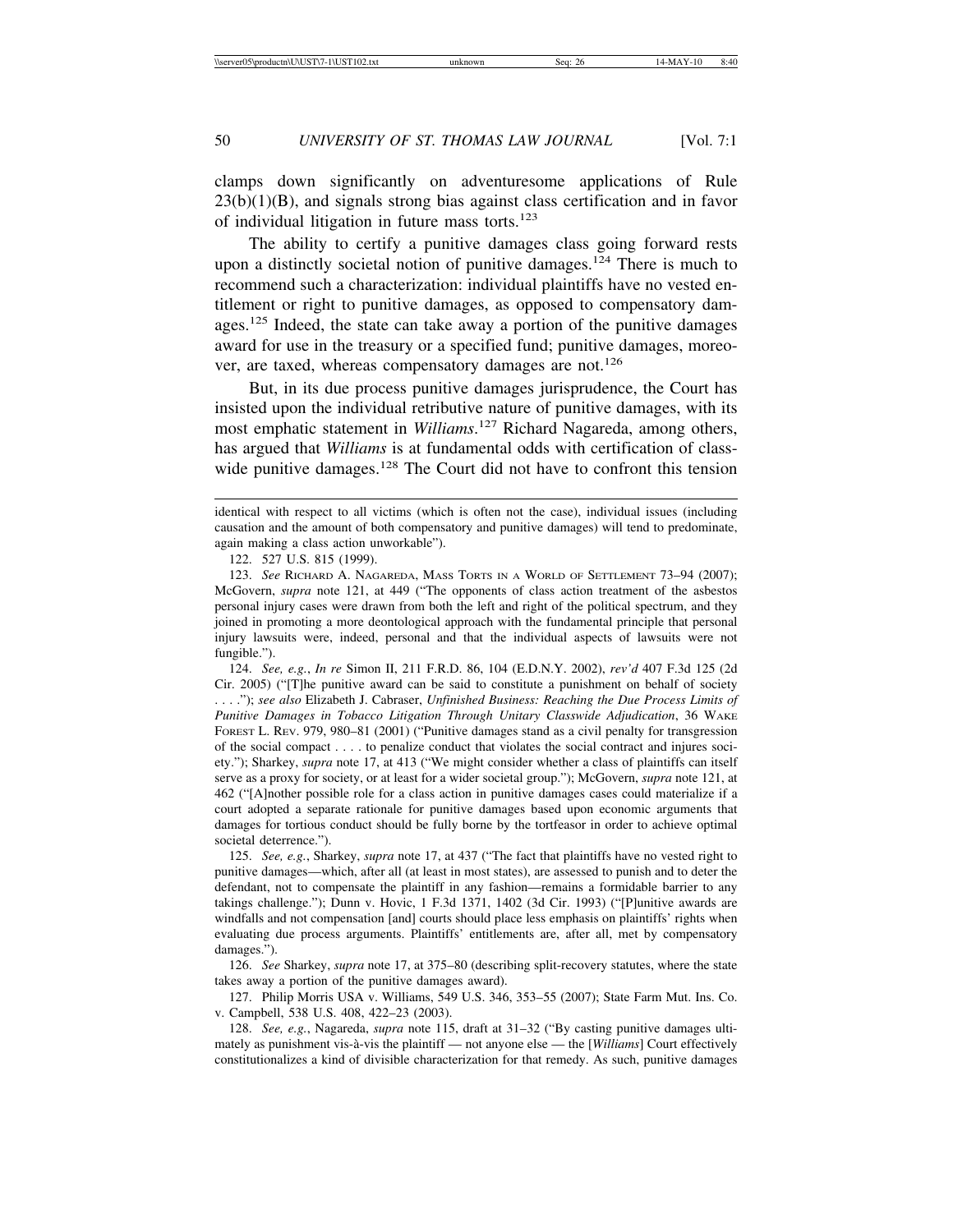in *Exxon Shipping*, given that the issue of classwide determination of punitive damages was not before it on appeal.<sup>129</sup> And, in fact, the Court steered clear of even mentioning this unique dimension of the case.<sup>130</sup> Here is an example where the Court's constitutional jurisprudence potentially clashes with a public-policy inflected solution. The Court's insistence upon the individual nature of punitive damages blurs the distinction—and leads us to the final looming issue: the increasing federalization of punitive damages by the U.S. Supreme Court.

#### *C. Federalization of Punitive Damages*

A distinctive feature of U.S. Supreme Court due process review of punitive damages is the extent to which the Court provides the sole avenue of federal court review of state court judgments. In this vein, Justice Ginsburg has remarked that "unlike federal habeas corpus review of state-court convictions under 28 U.S.C. § 2254, the Court 'work[s] at this business of [checking state courts] alone,' unaided by the participation of federal district courts and courts of appeals."131 The Court's inherent limited ability to police voluminous state court punitive damages judgments is an animating force behind the Court's seizure of *Exxon Shipping* as a template for lower courts to follow. Acting in the unique (for the U.S. Supreme Court) posture of a common law court, the Court provides a generalized model for lower courts, hoping to persuade by example.

By presenting a template to be emulated by the lower courts, the Court plays a harmonization role, in effect smoothing out state-by-state differ-

During oral argument, there was only a single colloquy regarding the topic. Justice Ginsburg asked counsel for respondents: "[A]re there other cases against Exxon seeking compensation and punitive damages based on this oil spill that are still awaiting trial or decision? Or is this it?" Transcript of Oral Argument at 77, Exxon Shipping Co. v. Baker, 128 S. Ct. 2605 (2008) (No. 07- 219). When counsel replied that "[b]y definition, this is a mandatory punitive class, so this is the one and only time Exxon will face . . . punitive damages," *id.*, Justice Ginsburg alluded to the multiple punishments problem: "So you don't have the problem of litigant A getting these punitive damages and then B, C and D all wanting to [bring additional actions]." *Id.*

131. *Campbell*, 538 U.S. at 431 (Ginsburg, J., dissenting) (quoting BMW v. Gore, 517 U.S. 559, 613 (1996)) (alteration in original).

are no more amenable to class treatment than demands for the prototypical divisible remedy of compensatory damages.").

<sup>129.</sup> Because the procedural issue was not before the Court, *Exxon Shipping* cannot be taken as any kind of endorsement of classwide treatment of punitive damages. The district court's class certification, moreover, predates the U.S. Supreme Court's decision in *Ortiz v. Fibreboard Corp.*, 527 U.S. 815 (1999), which presents formidable obstacles to certification. *But see* McGovern, *supra* note 121, at 445 ("[*Exxon Shipping*] provides at least one scenario in which there can be a punitive damages class action. . . . Looking to the future, there may be scenarios like *Exxon* that will occur.").

<sup>130.</sup> The Court's opinion, in fact, reads as if there is no appreciable difference between the mandatory punitive class of plaintiffs and a single-plaintiff case. Given the Court's previous interest in the "multiple punitive damages" conundrum, coupled with the Court's broad foray into policy-laden analysis of punitive damages as a common law remedy, the lack of attention is disconcerting.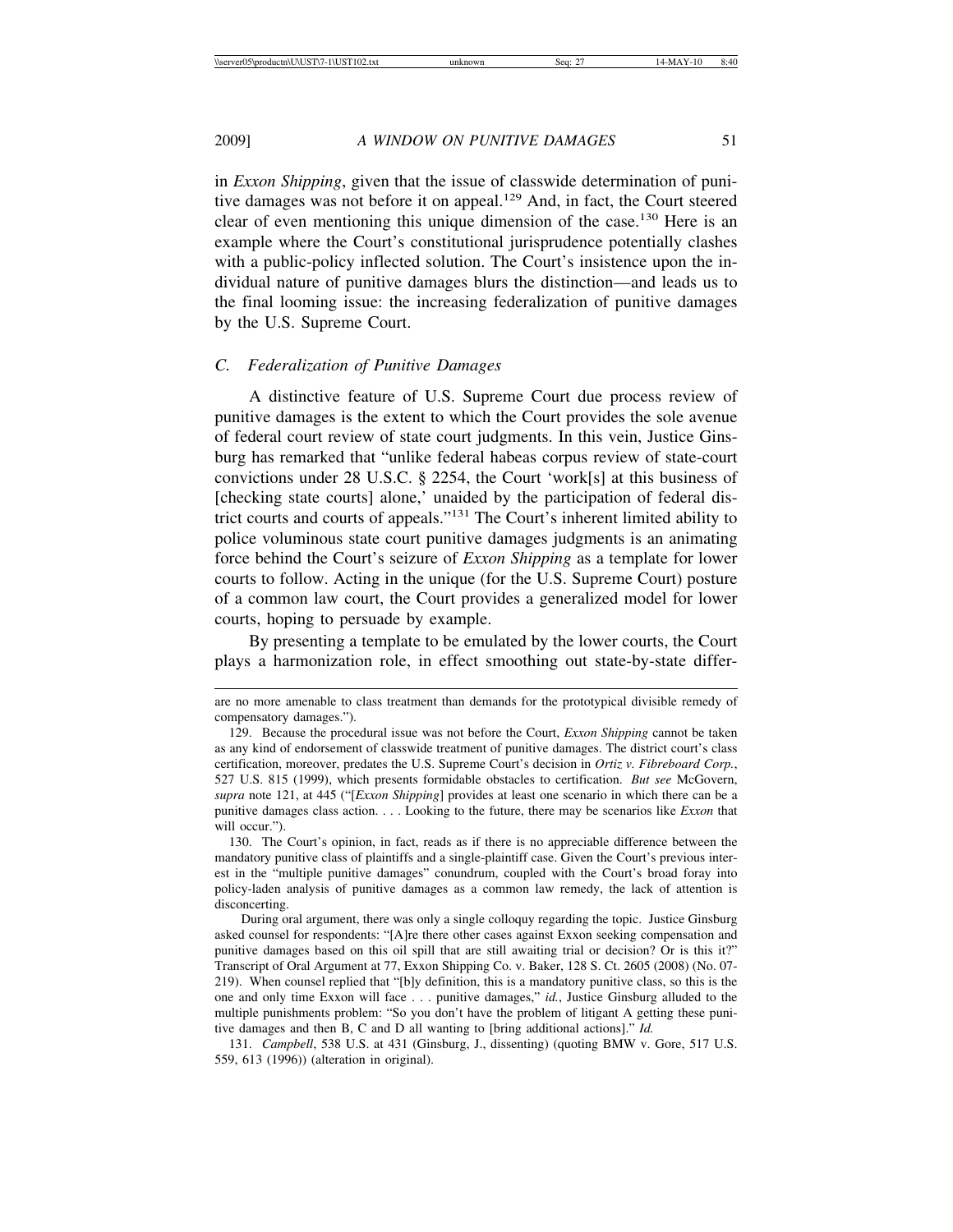ences. But the Court's federalization project goes even further. *Exxon Shipping* represents the culmination of the Court's process of reflection upon the core purpose of punitive damages. The Court provides its most fulsome equation of punitive damages and individual retributive punishment.<sup>132</sup> Whereas in its previous due process cases, the Court equivocated between economic deterrence goals and retributive punishment goals,133 in *Exxon Shipping*, the Court sets out its task as defining "the place of punishment in modern civil law."134 The Court is clearer than it has been in the past that the goal of punitive damages is *punishment*, with only an incidental aim of deterrence. According to the Court: "We have tied [the constitutional due process] limit to a conception of punitive damages awarded entirely for a punitive, not quasi-compensatory purpose."135 The facts of *Exxon Shipping* lend themselves to the Court's characterization. Given the myriad government enforcers and private parties involved, punitive damages are not necessary to serve as an incentive to sue.<sup>136</sup> Nor, given the open and notorious nature of the oil spill, is underdetection—the primary focus of the economic deterrence rational—a plausible concern.<sup>137</sup> But, the Court's shaping of punitive damages doctrine extends beyond the boundaries of *Exxon Shipping*.

It is worth highlighting that, at the same time the Court has pressed the single-minded retributive characterization of punitive damages, the Court has been careful to acknowledge in its due process cases that it begins with the *state*'s own articulation of its legitimate *state interest* in punitive damages. Thus, in *Exxon Shipping*, the Court acknowledges that "[s]tate regulation of punitive damages varies."138 The Court's single-minded focus on the retributive punishment goal of punitive damages then sets the stage for a federalism clash, to the extent that it treads upon alternative legitimate state

<sup>132.</sup> Sharkey, *supra* note 17, at 359–63, 389–414 (explaining that "[t]he prevailing justification for punitive damages is individually oriented, retributive punishment" and describing an alternative justification based on a societal notion of punitive damages).

<sup>133.</sup> *Gore*, 517 U.S. at 568; *Campbell*, 538 U.S. at 416; Philip Morris USA v. Williams, 549 U.S. 346, 352 (2007).

<sup>134.</sup> *Exxon Shipping*, 128 S. Ct. at 2620.

<sup>135.</sup> *Id.* at 2633.

<sup>136.</sup> *See* Sharkey, *supra* note 17, at 442 ("[I]n addition to the vast amount of compensatory damages to the numerous parties directly harmed by its actions, Exxon faced the possibility of paying more than \$5 billion in criminal and civil penalties for the spill. Exxon pleaded guilty to five criminal counts, potentially subjecting it to \$5.1 billion in fines. And the company could have been assessed civil fines of about \$64 million by the state and federal governments for its spilled oil. Instead, in a settlement with the federal and state governments, Exxon paid a \$25 million criminal fine, plus \$100 million in restitution.").

<sup>137.</sup> Lower courts have seized on this distinction, finding larger than 1:1 punitive-compensatory ratios to be warranted in instances where either compensatory damages are too low to provide enough incentive to sue or where wrongdoing is difficult to detect, and citing *Exxon Shipping* approvingly. *See, e.g.*, Kunz v. DeFelice, 538 F.3d 667, 679 (7th Cir. 2008); Valarie v. Michigan Dept. of Corr., 2008 WL 4939951, at \*8–9 (W.D. Mich. Nov. 17, 2008); Green v. Denny's Corp., 2008 WL 4328221, at \*2 (S.D. Ill. Sept. 8, 2008); Hayduk v. City of Johnstown, 580 F. Supp. 2d 429, 483 n.46 (W.D. Pa. 2008).

<sup>138.</sup> *Exxon Shipping*, 128 S. Ct. at 2622.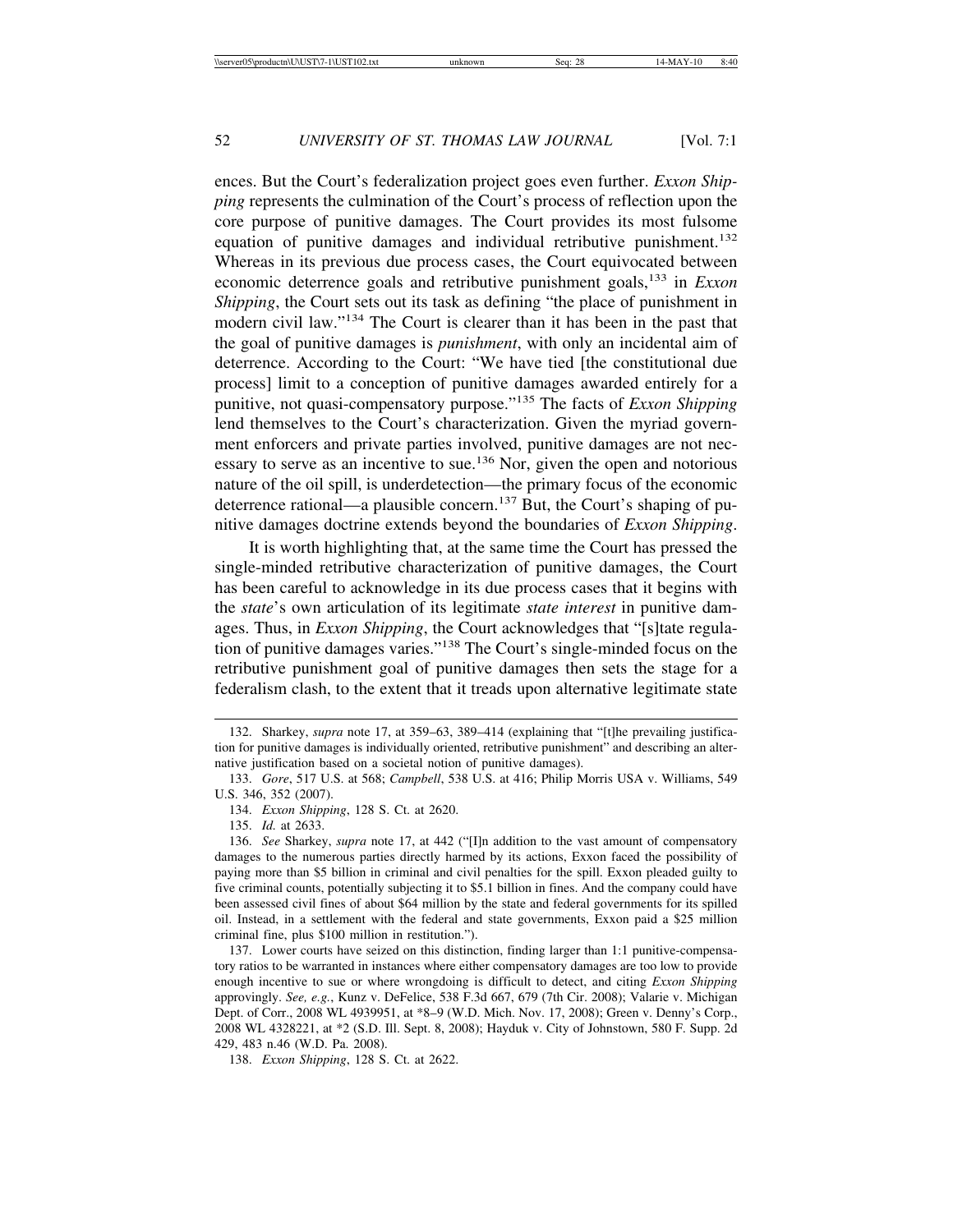interests in punitive damages. Consider in this regard states that define a legitimate non-retributive purpose for punitive damages: Michigan provides "exemplary damages" for compensatory purposes; Connecticut allows punitive damages to stand in for attorneys' fees.<sup>139</sup> I have also raised the issue whether split-recovery statutes, which direct a portion of punitive damages judgments to the state or state-run fund, could be reformulated to embody a non-retributive, societal purpose for punitive damages.<sup>140</sup>

Such non-retributive state interests in punitive damages certainly go against the grain of the U.S. Supreme Court's individual retributive punishment drumbeat. But, given the Court's acknowledgement of the federalism interests at stake, I do not think the Court would trample upon them lightly should it be faced with a direct clash. As I elaborate in a separate article, two potential avenues for state legislative articulation of nonretributive purposes for punitive damages are split-recovery statutes and statutory multiple damages.141 The extent to which states force the Court to confront this looming federalism issue remains to be seen.

#### **CONCLUSION**

*Exxon Shipping* brought a two-decade long litigation to rest.<sup>142</sup> With its decision in *Exxon Shipping*, the U.S. Supreme Court broke free of the mold of its past constitutional due process review cases and charted a different path of common law excessiveness review under federal admiralty law. The Court's present punitive damages strategy is embodied in the decision: acting akin to a common law court, the Court provided a template for lower courts to follow. Free of constitutional constraints, the Court conceives of punitive damages as a common law remedy. The Court proceeds

141. *See* Sharkey, *supra* note 27.

<sup>139.</sup> B&B Inv. Group v. Gitler, 581 N.W.2d 17, 20 (Mich. App. 1998) ("[E]xemplary damage awards in intentional tort cases have been considered proper if they compensate a plaintiff for the humiliation, sense of outrage, and indignity resulting from injuries maliciously, willfully and wantonly inflicted by the defendant."); Harty v. Cantor Fitzgerald & Co., 881 A.2d 139, 153 (Conn. 2005) (explaining that punitive damages "are restricted to cost of litigation less taxable costs of the action being tried and not that of any former trial").

<sup>140.</sup> *See* Sharkey, *supra* note 17, at 375–88 (providing a description of split-recovery statutes and exploring "the idea—implicit in them—that punitive damages vindicate societal, as opposed to individual, interests").

<sup>142.</sup> Well, not entirely. The U.S. Supreme Court remanded the *Exxon Shipping* case to the Ninth Circuit "to decide issues related to interest and appellate costs." *Exxon Valdez v. Exxon Mobil*, 568 F.3d 1077, 1079 (9th Cir. 2009). The Ninth Circuit concluded that because the plaintiffs' entitlement to punitive damages was "meaningfully ascertained" at the time of the original judgment in 1996, the plaintiffs were entitled to interest from that date (as opposed to 2008, when judgment was entered following *Exxon Shipping*). *Id.* at 1080. And the court required each party to bear its own costs, in keeping with the Ninth Circuit's "usual practice when each side wins something and loses something." *Id.* Exxon acquiesced and paid the court-ordered interest on the judgment, but challenged the costs determination, filing a petition for rehearing en banc with the Ninth Circuit, which was rejected. After contemplating a further petition to the U.S. Supreme Court, Exxon relented and paid the costs. *See* Exxon Qualified Settlement Fund, www.exspill.com.